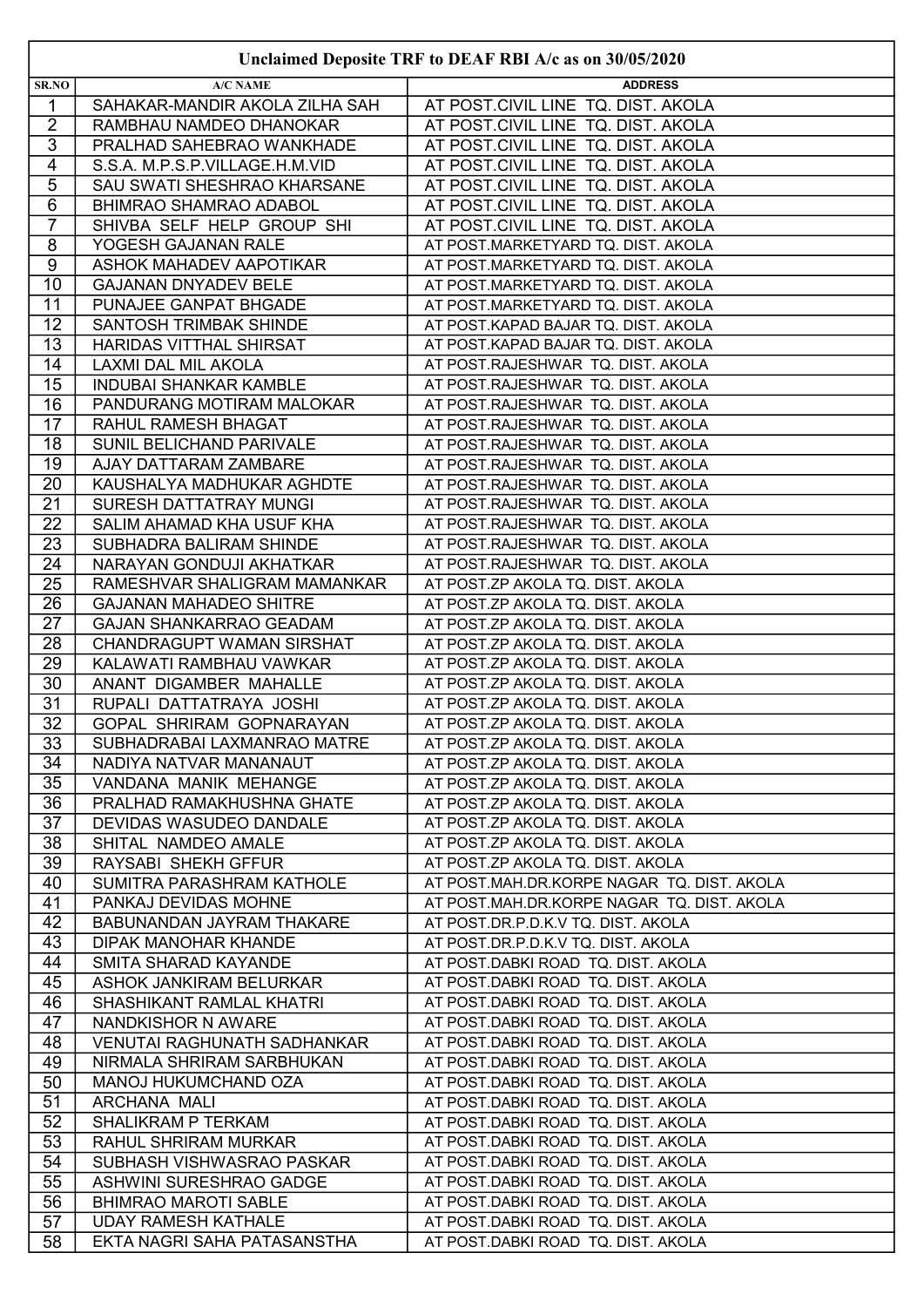| 59  | DILIP AVADHUT JHATALE              | AT POST.TUKARAM CHAUK TQ. DIST. AKOLA   |
|-----|------------------------------------|-----------------------------------------|
| 60  | MADHUKAR PANDURANG BELOKAR         | AT POST.TUKARAM CHAUK TQ. DIST. AKOLA   |
| 61  | SUSHILA VIKASRAO KUTE              | AT POST.TUKARAM CHAUK TQ. DIST. AKOLA   |
| 62  | <b>VIVEK SUBHASH PATIL</b>         | AT POST.TUKARAM CHAUK TQ. DIST. AKOLA   |
| 63  | ANUP NANAGIR GOSAVI                | AT POST.TUKARAM CHAUK TQ. DIST. AKOLA   |
| 64  | LALIBAI KISANRAO AVCHAR            | AT POST.TUKARAM CHAUK TQ. DIST. AKOLA   |
| 65  | <b>BABURAO BHASKARRAO DESHMUKH</b> | AT POST.TUKARAM CHAUK TQ. DIST. AKOLA   |
| 66  | SHUBH LAKSHMI B.GAT                | AT POST.TUKARAM CHAUK TQ. DIST. AKOLA   |
| 67  | <b>GAYABAI SONAJI TAYDE</b>        | AT POST.BORGAON MANJU TQ. DIST. AKOLA   |
| 68  | <b>ASHA B INGLE</b>                | AT POST.BORGAON MANJU TQ. DIST. AKOLA   |
| 69  | <b>GUNVANT N KHEDE</b>             | AT POST.BORGAON MANJU TQ. DIST. AKOLA   |
| 70  | <b>JIJABAI NIRANJAN WAKHEDE</b>    | AT POST.BORGAON MANJU TQ. DIST. AKOLA   |
| 71  | <b>VINOD S GASE</b>                | AT POST.BORGAON MANJU TQ. DIST. AKOLA   |
| 72  | VANDANA PRKASH WANKHEDE            | AT POST.BORGAON MANJU TQ. DIST. AKOLA   |
| 73  | PADAMA KISAN GAVAI                 | AT POST.BORGAON MANJU TQ. DIST. AKOLA   |
| 74  | AMBADAS PUNDLIK CHOUDHARI          | AT POST.BORGAON MANJU TQ. DIST. AKOLA   |
| 75  | CHAKRADHAR SWAMI M BACHTGAT        | AT POST.BORGAON MANJU TQ. DIST. AKOLA   |
| 76  | PRI GADGE JR H S DAHIGAON          | AT POST.PALSO BHADE TQ. DIST. AKOLA     |
| 77  | <b>VISHWAS SAMPAT KATE</b>         | AT POST.MHAISANG TQ. DIST. AKOLA        |
| 78  | <b>BHIMRAO BHIKAJI BHATKAR</b>     | AT POST.MHAISANG TQ. DIST. AKOLA        |
| 79  | ABDUL RAFIK A MAJJID               | AT POST.MHAISANG TQ. DIST. AKOLA        |
| 80  | <b>GAVANDE</b>                     | AT POST.MHAISANG TQ. DIST. AKOLA        |
| 81  | PRADNYA SHEEL KARUNA SHG           | AT POST.MHAISANG TQ. DIST. AKOLA        |
| 82  | LILABAI DYARAM KAKAD               | AT POST.KANSHIVANI TQ. DIST. AKOLA      |
| 83  | RAMADAS GOVINDA UMBARAKAR          | AT POST.KANSHIVANI TQ. DIST. AKOLA      |
| 84  | YOGESH DNYANESHVAR SASNAKAR        | AT POST.KANSHIVANI TQ. DIST. AKOLA      |
| 85  | PRAMILA MANOHAR WAHURVAGH          | AT POST.KANSHIVANI TQ. DIST. AKOLA      |
| 86  | JYOTI GANESH BAGADE                | AT POST.KANSHIVANI TQ. DIST. AKOLA      |
| 87  | PAVAN DEVADRA BHAKARE              | AT POST.KANSHIVANI TQ. DIST. AKOLA      |
| 88  | PUSHPA RAMCHDRA ATHAWALE           | AT POST.GANDHIGRAM TQ. DIST. AKOLA      |
| 89  | <b>GULABSING GOVINDSING RATHOD</b> | AT POST.CHIKHALGAON TQ. DIST. AKOLA     |
| 90  | DEVRAO TULSHIRAM SAVALE            | AT POST.CHIKHALGAON TQ. DIST. AKOLA     |
| 91  | KALPANA GOPALRAO TAYDE             | AT POST.CHIKHALGAON TQ. DIST. AKOLA     |
| 92  | NISHA VIKRAM RATHOD                | AT POST.CHIKHALGAON TQ. DIST. AKOLA     |
| 93  | <b>GITABAI SHIVAJI KHARDE</b>      | AT POST.CHIKHALGAON TQ. DIST. AKOLA     |
| 94  | SHIPRA AJAY MANDVAGADE             | AT POST.CHIKHALGAON TQ. DIST. AKOLA     |
| 95  | PUJA UDHAY TIEWARI                 | AT POST.DAHIHANDA TQ. DIST. AKOLA       |
| 96  | <b>BAPURAO MAROTI DHORE</b>        | AT POST.DAHIHANDA TQ. DIST. AKOLA       |
| 97  | <b>VISHAVNATH K GULHANE</b>        | AT POST.PATUR NANDAPUR TQ. DIST. AKOLA  |
| 98  | <b>SANPAT Z GAWALI</b>             | AT POST.PATUR NANDAPUR TQ. DIST. AKOLA  |
| 99  | SONAJI UTTAM BAGADE                | AT POST. PATUR NANDAPUR TQ. DIST. AKOLA |
| 100 | SANJU T PAHADE                     | AT POST. PATUR NANDAPUR TQ. DIST. AKOLA |
| 101 | <b>GANGUBAI PUNDLIK KHADE</b>      | AT POST.PATUR NANDAPUR TQ. DIST. AKOLA  |
| 102 | ARUN GYANDEVRAO GAWANDE            | AT POST.KURANKHED TQ. DIST. AKOLA       |
| 103 | <b>TEJAS S SOLANKE</b>             | AT POST.KURANKHED TQ. DIST. AKOLA       |
| 104 | NARAYAN SUPAJI SONONE              | AT POST.GOREGAON TQ. DIST. AKOLA        |
| 105 | NANDKISHOR MANIKLAL JAISWAL        | AT POST.UMARI TQ. DIST. AKOLA           |
| 106 | DROPADA GOVIND MARATHE             | AT POST.UMARI TQ. DIST. AKOLA           |
| 107 | <b>BAJRANG RAMRAO ZAMBARE</b>      | AT POST.UMARI TQ. DIST. AKOLA           |
| 108 | <b>SAU USHA ARUN PINJARKAR</b>     | AT POST.UMARI TQ. DIST. AKOLA           |
| 109 | RAJANI SURESH KATOLE               | AT POST.UMARI TQ. DIST. AKOLA           |
| 110 | PRAKASH GOMAJI SIRSAT              | AT POST.UMARI TQ. DIST. AKOLA           |
| 111 | SAVITA HANUMAN PAVSE               | AT POST.UMARI TQ. DIST. AKOLA           |
| 112 | MONALI MADHUKAR BAVANE             | AT POST.UMARI TQ. DIST. AKOLA           |
| 113 | ANIL NAMDEVRAO ASOLKAR             | AT POST.UMARI TQ. DIST. AKOLA           |
| 114 | PRAGATI SUNIL JAGTAP               | AT POST.UMARI TQ. DIST. AKOLA           |
| 115 | ROSHAN RAMESH SARDAR               | AT POST.UMARI TQ. DIST. AKOLA           |
| 116 | PRAKASH YAMAJI TOBARE              | AT POST.UMARI TQ. DIST. AKOLA           |
| 117 | SADHANA RAJENDRA MUNE              | AT POST.UMARI TQ. DIST. AKOLA           |
| 118 | MAHADEV G MELE                     | AT POST.KHADKI TQ. DIST. AKOLA          |
| 119 | KHUSHAL PURUSHOTTAM DESHMUKH       | AT POST.KHADKI TQ. DIST. AKOLA          |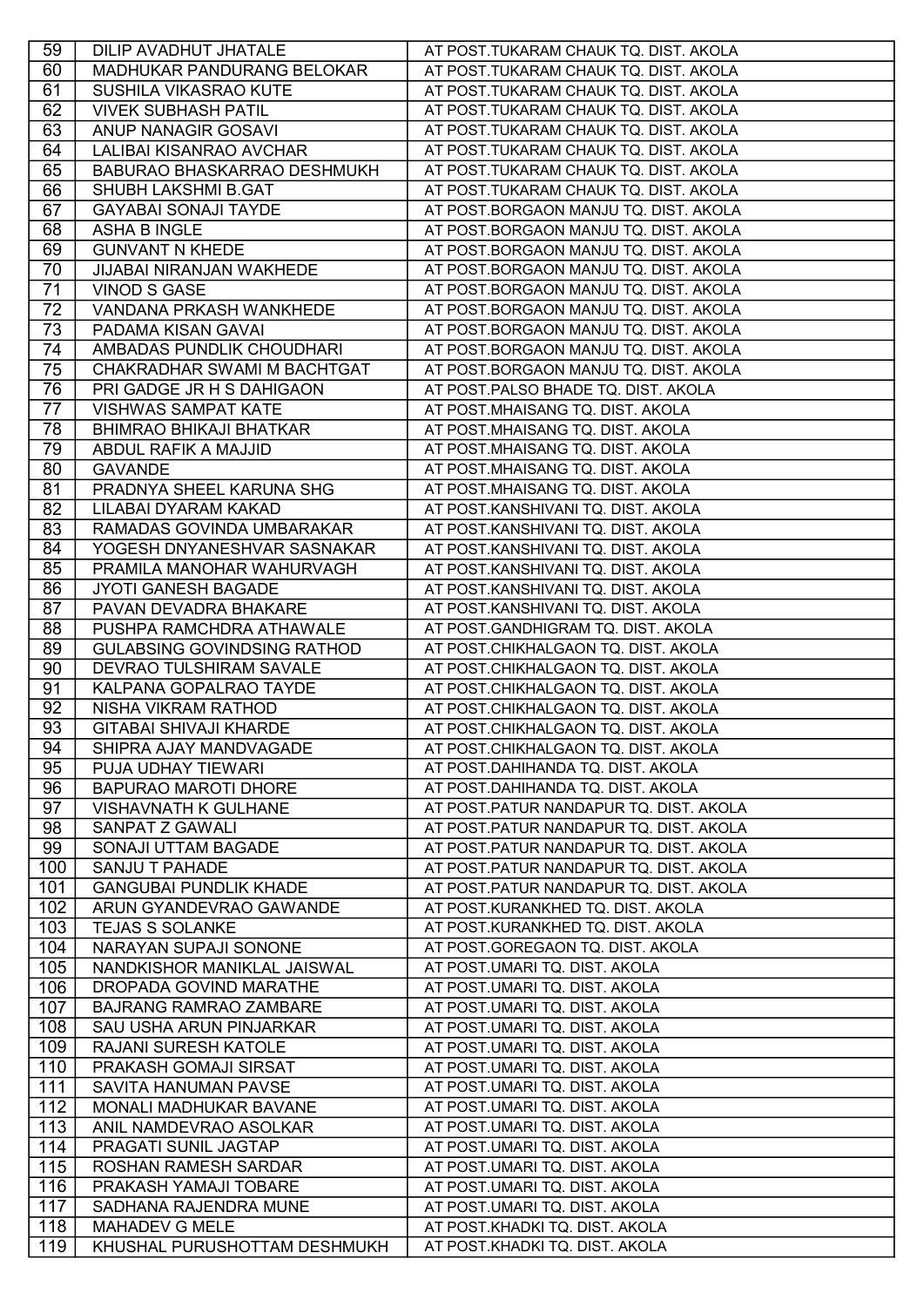| 120        | <b>GAJANAN PRALHAD AHIRKAR</b>                         | AT POST.KHADKI TQ. DIST. AKOLA                                                         |
|------------|--------------------------------------------------------|----------------------------------------------------------------------------------------|
| 121        | ASHA AMBADAS WANKHADE                                  | AT POST.KHADKI TQ. DIST. AKOLA                                                         |
| 122        | <b>RAMKRSHAN T. PAWAR</b>                              | AT POST.KHADKI TQ. DIST. AKOLA                                                         |
| 123        | JIJAU MAH. B. G. KHADAKI                               | AT POST.KHADKI TQ. DIST. AKOLA                                                         |
| 124        | <b>GIRJABAI KALURAM INGLE</b>                          | AT POST.RANPISE NAGAR TQ. DIST. AKOLA                                                  |
| 125        | PANDHARI BAPUJI SHIRSAT                                | AT POST. RANPISE NAGAR TQ. DIST. AKOLA                                                 |
| 126        | SHILA SUKHADEORAO INGLE                                | AT POST. RANPISE NAGAR TQ. DIST. AKOLA                                                 |
| 127        | RUCHA.AJAY.CHAUHAN.                                    | AT POST.RANPISE NAGAR TQ. DIST. AKOLA                                                  |
| 128        | <b>BAJIRAO BABAN TELGOTE</b>                           | AT POST.AAGAR TQ. DIST. AKOLA                                                          |
| 129        | ANANTA SHRIRAM DHAWLE                                  | AT POST.AAGAR TQ. DIST. AKOLA                                                          |
| 130        | CHANDA PURUSHOTTAM BAHAKAR                             | AT POST.AAGAR TQ. DIST. AKOLA                                                          |
| 131        | SHRAVAN BALIKRAM TATHOD                                | AT POST.AAGAR TQ. DIST. AKOLA                                                          |
| 132        | PRAFULLA M.DUBE                                        | AT POST.RATANLAL PLOT TQ. DIST. AKOLA                                                  |
| 133        | AMBADAS U.THUTE                                        | AT POST.RATANLAL PLOT TQ. DIST. AKOLA                                                  |
| 134        | PRALHAD SURYABHAN MORE                                 | AT POST.RATANLAL PLOT TQ. DIST. AKOLA                                                  |
| 135        | PARSHANT VASANTRAO ALONE                               | AT POST.RATANLAL PLOT TQ. DIST. AKOLA                                                  |
| 136        | <b>JOSH</b>                                            | AT POST.RATANLAL PLOT TQ. DIST. AKOLA                                                  |
| 137        | ILIYAS AHMAD AMIR AHMAD                                | AT POST.RATANLAL PLOT TQ. DIST. AKOLA                                                  |
| 138        | NILESH HARIDAS DEWALE                                  | AT POST.RATANLAL PLOT TQ. DIST. AKOLA                                                  |
| 139        | PANCHAVAT SHAMITI BARSHITAKLI                          | AT POST.BARSHITAKLI TQ.BARSHITAKLI DIST. AKOLA                                         |
| 140        | <b>VITU NARAYAN KAVARE</b>                             | AT POST.BARSHITAKLI TQ.BARSHITAKLI DIST. AKOLA                                         |
| 141        | KALAVATI DEVCHAND AVALE                                | AT POST.BARSHITAKLI TQ.BARSHITAKLI DIST. AKOLA                                         |
| 142        | RUSHTAM VISHRAM NAVALKAR                               | AT POST.BARSHITAKLI TQ.BARSHITAKLI DIST. AKOLA                                         |
| 143        | KILLASH HIRAMAN SONANE                                 | AT POST.BARSHITAKLI TQ.BARSHITAKLI DIST. AKOLA                                         |
| 144        | PIRAYDARSHANI GOVINDRAO KHADSE                         | AT POST.BARSHITAKLI TQ.BARSHITAKLI DIST. AKOLA                                         |
| 145        | PRABATABAI NAMDEV CHAVAN                               | AT POST.BARSHITAKLI TQ.BARSHITAKLI DIST. AKOLA                                         |
| 146        | PARLAD LALU CHAVAN                                     | AT POST.BARSHITAKLI TQ.BARSHITAKLI DIST. AKOLA                                         |
| 147        | SUNIL SAHEBRAO ADHAU                                   | AT POST.BARSHITAKLI TQ.BARSHITAKLI DIST. AKOLA                                         |
| 148        | MALATI MOTISAGAR WANKHEDE                              | AT POST.BARSHITAKLI TQ.BARSHITAKLI DIST. AKOLA                                         |
| 149        | UC.M.AB.Z.P.PRA.SHAALA BATA.                           | AT POST.BARSHITAKLI TQ.BARSHITAKLI DIST. AKOLA                                         |
| 150        | <b>GRAM PANCHAYAT MAHAGON</b>                          | AT POST.BARSHITAKLI TQ.BARSHITAKLI DIST. AKOLA                                         |
| 151        | H M B N H S NANDU NAIK                                 | AT POST.BARSHITAKLI TQ.BARSHITAKLI DIST. AKOLA                                         |
| 152        | <b>KMLABAI D CHODE</b>                                 | AT POST.PINJAR TQ.BARSHITAKLI DIST. AKOLA                                              |
| 153        | <b>SUMITRA R BOBADE</b>                                | AT POST.PINJAR TQ.BARSHITAKLI DIST. AKOLA                                              |
| 154        | <b>MANOHAR K JHADHO</b>                                | AT POST.PINJAR TQ.BARSHITAKLI DIST. AKOLA                                              |
|            |                                                        |                                                                                        |
| 155<br>156 | <b>WANMALABAI N SHERSAT</b><br><b>KESHAR B GHONARI</b> | AT POST.PINJAR TQ.BARSHITAKLI DIST. AKOLA<br>AT POST.PINJAR TQ.BARSHITAKLI DIST. AKOLA |
|            |                                                        |                                                                                        |
| 157        | SUSHILABAI GULABRAO MAHALLE                            | AT POST.PINJAR TQ.BARSHITAKLI DIST. AKOLA<br>AT POST.PINJAR TQ.BARSHITAKLI DIST. AKOLA |
| 158        | SHK.KAYYUM SARPODDIN BAGWAN<br><b>SURNA S GOUND</b>    |                                                                                        |
| 159        |                                                        | AT POST.PINJAR TQ.BARSHITAKLI DIST. AKOLA                                              |
| 160        | <b>GRAMIN P P NIMBI KH</b>                             | AT POST.PINJAR TQ.BARSHITAKLI DIST. AKOLA                                              |
| 161        | SUSHANT S P M KHERDA BHAGAI                            | AT POST.PINJAR TQ.BARSHITAKLI DIST. AKOLA                                              |
| 162        | JAY SEVALAL S BACHAT GAT                               | AT POST.DHABA TQ.BARSHITAKLI DIST. AKOLA                                               |
| 163        | KISAN BAPUJI SHINDE                                    | AT POST.MAHAN TQ.BARSHITAKLI DIST. AKOLA                                               |
| 164        | <b>GAJANAN PANDURANG TAYADE</b>                        | AT POST.MAHAN TQ.BARSHITAKLI DIST. AKOLA                                               |
| 165        | SUBHADRA TULSHIRAM BANCHARE                            | AT POST.MAHAN TQ.BARSHITAKLI DIST. AKOLA                                               |
| 166        | TAIBAI VITHAL NANOTE                                   | AT POST.MAHAN TQ.BARSHITAKLI DIST. AKOLA                                               |
| 167        | KISAN KALNU DAKHORE                                    | AT POST.MAHAN TQ.BARSHITAKLI DIST. AKOLA                                               |
| 168        | SADASHIV DAGADU MAHEGANE                               | AT POST.MAHAN TQ.BARSHITAKLI DIST. AKOLA                                               |
| 169        | DNYNESWAR J PANDE                                      | AT POST.MAHAN TQ.BARSHITAKLI DIST. AKOLA                                               |
| 170        | <b>BALU R AGLAVE</b>                                   | AT POST.MAHAN TQ.BARSHITAKLI DIST. AKOLA                                               |
| 171<br>172 | AMBADAS SITARAM ZAYTE                                  | AT POST.MAHAN TQ.BARSHITAKLI DIST. AKOLA                                               |
|            | SHARDHA G JANORKAR APK GANESH                          | AT POST.MAHAN TQ.BARSHITAKLI DIST. AKOLA                                               |
| 173        | VANDANABAI G BOBADE                                    | AT POST.MAHAN TQ.BARSHITAKLI DIST. AKOLA                                               |
| 174        | RAJIV GANDHI NIVARA YO                                 | AT POST.MAHAN TQ.BARSHITAKLI DIST. AKOLA                                               |
| 175        | ADARSHGAO VIKAS SMITI KHOPADI                          | AT POST.MAHAN TQ.BARSHITAKLI DIST. AKOLA                                               |
| 176        | RASHTSANT TUKDOJI MAHILA GAT                           | AT POST.MAHAN TQ.BARSHITAKLI DIST. AKOLA                                               |
| 177        | NI MU.PRA.JAY JAGDAMBA MATSYA                          | AT POST.MAHAN TQ.BARSHITAKLI DIST. AKOLA                                               |
| 178        | <b>VAISHALI R DESHMUKHA</b>                            | AT POST.KANHERI SARAP TQ.BARSHITAKLI DIST. AKOLA                                       |
| 179        | SHIVLAL H JADHAV                                       | AT POST.KANHERI SARAP TQ.BARSHITAKLI DIST. AKOLA                                       |
| 180        | JAYTUNABI S.ESMAEL KHAN                                | AT POST.KANHERI SARAP TQ.BARSHITAKLI DIST. AKOLA                                       |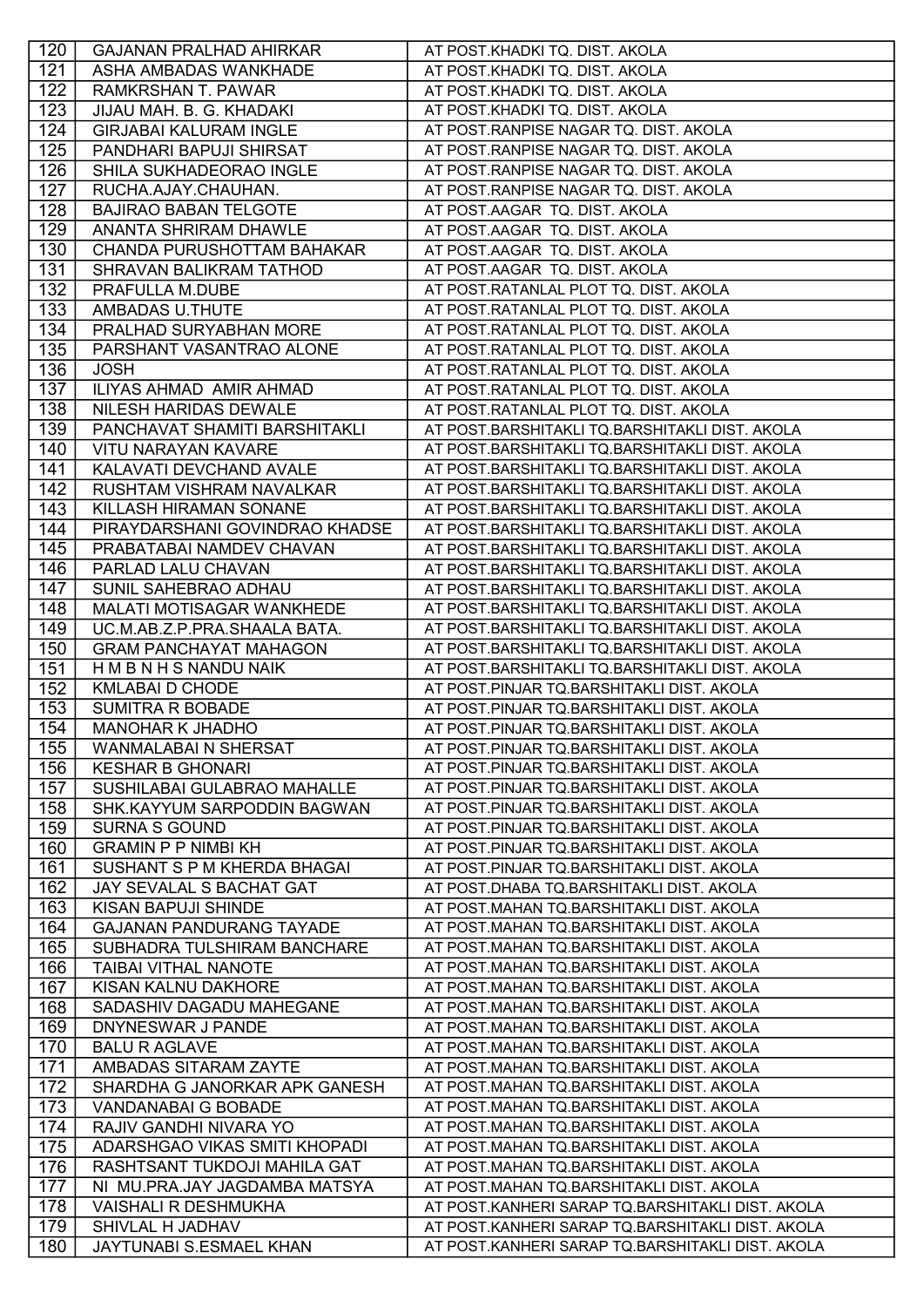| 181 | SARANGDHAR AKARAM LANDE              | AT POST.KANHERI SARAP TQ.BARSHITAKLI DIST. AKOLA |
|-----|--------------------------------------|--------------------------------------------------|
| 182 | ON                                   | AT POST.AKOT MAIN TQ.AKOT DIST. AKOLA            |
| 183 | NARAYAN SAMADHAN DOBALE              | AT POST.AKOT MAIN TQ.AKOT DIST. AKOLA            |
| 184 | JAPARBEG ABBSBEG                     | AT POST.AKOT MAIN TQ.AKOT DIST. AKOLA            |
| 185 | <b>WAMANRAO RAMRAO SUKOSE</b>        | AT POST.AKOT MAIN TQ.AKOT DIST. AKOLA            |
| 186 | JUBERBEJ JAFARBEJ                    | AT POST.AKOT MAIN TQ.AKOT DIST. AKOLA            |
| 187 | MAHADEV GANGARAM NEVARE              | AT POST.AKOT MAIN TQ.AKOT DIST. AKOLA            |
| 188 | SHALIKRAM AMRUT MANKAR               | AT POST.AKOT MAIN TQ.AKOT DIST. AKOLA            |
| 189 | <b>CHANRKALA PNADURANG DATIR</b>     | AT POST.AKOT MAIN TQ.AKOT DIST. AKOLA            |
| 190 | DEVIDAS NARAYANRAO AKOTKAR           | AT POST.AKOT MAIN TQ.AKOT DIST. AKOLA            |
| 191 | DAYANDEO HIRAMAN CHWHALE             | AT POST.AKOT MAIN TQ.AKOT DIST. AKOLA            |
| 192 | SHE.RAFIK SHE.MHEBUB                 | AT POST.AKOT MAIN TQ.AKOT DIST. AKOLA            |
| 193 | <b>UATTAM AONKAR KOLHE</b>           | AT POST.AKOT MAIN TQ.AKOT DIST. AKOLA            |
| 194 | <b>VISHNU NATHU AKOTKAR</b>          | AT POST.AKOT MAIN TQ.AKOT DIST. AKOLA            |
| 195 | VILASRAO ANANDRAO THEMRE             | AT POST.AKOT MAIN TQ.AKOT DIST. AKOLA            |
| 196 | RAMRAO RAMKURSHNA WASU               | AT POST.AKOT MAIN TQ.AKOT DIST. AKOLA            |
| 197 | DYANESWAR JANRAO KULAT               | AT POST.AKOT MAIN TQ.AKOT DIST. AKOLA            |
| 198 | <b>GOPAL BESAN PAWAR</b>             | AT POST.AKOT MAIN TQ.AKOT DIST. AKOLA            |
| 199 | <b>CHANDA PRAKASH ATHAVALE</b>       | AT POST.AKOT MAIN TQ.AKOT DIST. AKOLA            |
| 200 | SARASWATI SHLEKRAM GADKHE            | AT POST.AKOT MAIN TQ.AKOT DIST. AKOLA            |
| 201 | SHATRUGHAN VISWANATH SONONE          | AT POST.AKOT MAIN TQ.AKOT DIST. AKOLA            |
| 202 | PANJABSING PUDLIK SURYAVANSHI        | AT POST.AKOT MAIN TQ.AKOT DIST. AKOLA            |
| 203 | SACHIN SEVAKARAM DINDOKAR            | AT POST.AKOT MAIN TQ.AKOT DIST. AKOLA            |
| 204 | <b>TUKARAM GAMBHIR BHASHKAR</b>      | AT POST.AKOT MAIN TQ.AKOT DIST. AKOLA            |
| 205 | SANTOSH SHANKARRAO MALTE             | AT POST.AKOT MAIN TQ.AKOT DIST. AKOLA            |
| 206 | IHASANULLAKHA SANAULLAKHA            | AT POST.AKOT MAIN TQ.AKOT DIST. AKOLA            |
| 207 | SHANTABAI J.JANRAO JAYALE            | AT POST.AKOT MAIN TQ.AKOT DIST. AKOLA            |
| 208 | KISNABAI NAMDEO DHOLE                | AT POST.AKOT MAIN TQ.AKOT DIST. AKOLA            |
| 209 | <b>GRAMIN PANI PURVATHA SAMITI A</b> | AT POST.AKOT MAIN TQ.AKOT DIST. AKOLA            |
| 210 | MAYAVATI GAON VIKAS SAMITI JIT       | AT POST.AKOT MAIN TQ.AKOT DIST. AKOLA            |
| 211 | SACH.GRAM.PANCH.AMBODA               | AT POST.AKOT MAIN TQ.AKOT DIST. AKOLA            |
| 212 | EGS AIE MPSP VILLAGE KHIRKUND        | AT POST.AKOT MAIN TQ.AKOT DIST. AKOLA            |
| 213 | ONKAR DHODUJI KALE                   | AT POST.AKOT CITY TQ.AKOT DIST. AKOLA            |
| 214 | <b>ASHOK BAPURAO SHINGNE</b>         | AT POST.AKOT CITY TQ.AKOT DIST. AKOLA            |
| 215 | RAMRATAN ATMARAM WANKHADE            | AT POST.AKOT CITY TQ.AKOT DIST. AKOLA            |
| 216 | <b>BAPURAO PANDURANG NAVALE</b>      | AT POST.AKOT CITY TQ.AKOT DIST. AKOLA            |
| 217 | SUBHASH RAMKRUSHN PAWAR              | AT POST.AKOT CITY TO.AKOT DIST. AKOLA            |
| 218 | SANGITA AMRUTRAO TELGHOTE            | AT POST.AKOT CITY TQ.AKOT DIST. AKOLA            |
| 219 | HAMIDABI NISAR AHEMAD                | AT POST.AKOT CITY TQ.AKOT DIST. AKOLA            |
| 220 | <b>SUBHASH A PAKHAN</b>              | AT POST.AKOT CITY TQ.AKOT DIST. AKOLA            |
| 221 | <b>RASHMI D KHUTAFALE</b>            | AT POST.AKOT CITY TQ.AKOT DIST. AKOLA            |
| 222 | SANTOSH JANARDAN WANDALE             | AT POST.AKOT CITY TQ.AKOT DIST. AKOLA            |
| 223 | <b>SUDIR MADUKAR FOKMARE</b>         | AT POST.AKOT CITY TQ.AKOT DIST. AKOLA            |
| 224 | PANCHAFULA A ABAGAD                  | AT POST.AKOT NARSHING MANDIR TQ.AKOT DIST. AKOLA |
| 225 | ARCHANA J BOCHE                      | AT POST.AKOT NARSHING MANDIR TQ.AKOT DIST. AKOLA |
| 226 | <b>INDUBAI KESHAV SHINDE</b>         | AT POST.AKOT NARSHING MANDIR TQ.AKOT DIST. AKOLA |
| 227 | NILESH SAHEBRAO WANKHDE              | AT POST.AKOT NARSHING MANDIR TQ.AKOT DIST. AKOLA |
| 228 | <b>VIJAY SHANTARAM DIDOKAR</b>       | AT POST.AKOT NARSHING MANDIR TQ.AKOT DIST. AKOLA |
| 229 | <b>GIRJA NARAYAN PATIL</b>           | AT POST.AKOT NARSHING MANDIR TQ.AKOT DIST. AKOLA |
| 230 | <b>DILIP SHRIKRUSHN INGOLE</b>       | AT POST.AKOT NARSHING MANDIR TQ.AKOT DIST. AKOLA |
| 231 | SAVITA MANOHAR NATHE                 | AT POST.AKOT NARSHING MANDIR TQ.AKOT DIST. AKOLA |
| 232 | PUNDLIK SADASIV WAKODE               | AT POST.AKOT NARSHING MANDIR TQ.AKOT DIST. AKOLA |
| 233 | KHUSHALA Z CHAHURPAGAR               | AT POST.AKOT NARSHING MANDIR TQ.AKOT DIST. AKOLA |
| 234 | <b>GOPAL VASANTRAO PACHADE</b>       | AT POST.AKOT NARSHING MANDIR TQ.AKOT DIST. AKOLA |
| 235 | KAILAS ONKAR TAYDE                   | AT POST.SAVARA TQ.AKOT DIST. AKOLA               |
| 236 | <b>BABARAO R DAROKAR</b>             | AT POST.RAUNDALA TQ.AKOT DIST. AKOLA             |
| 237 | SADANAN S MORE                       | AT POST.RAUNDALA TQ.AKOT DIST. AKOLA             |
| 238 | RAMBHAU PANDHARI GAWANDE             | AT POST. CHOTTA BAZARTQ.AKOT DIST. AKOLA         |
| 239 | CHAYA PURNAMAL SONONE                | AT POST. CHOTTA BAZARTQ.AKOT DIST. AKOLA         |
| 240 | RAMESH SHRIKRUSHN CHARHATE           | AT POST. CHOTTA BAZARTQ.AKOT DIST. AKOLA         |
| 241 | RAMBHAU BHIKUJI WADEKAR              | AT POST. CHOTTA BAZARTQ.AKOT DIST. AKOLA         |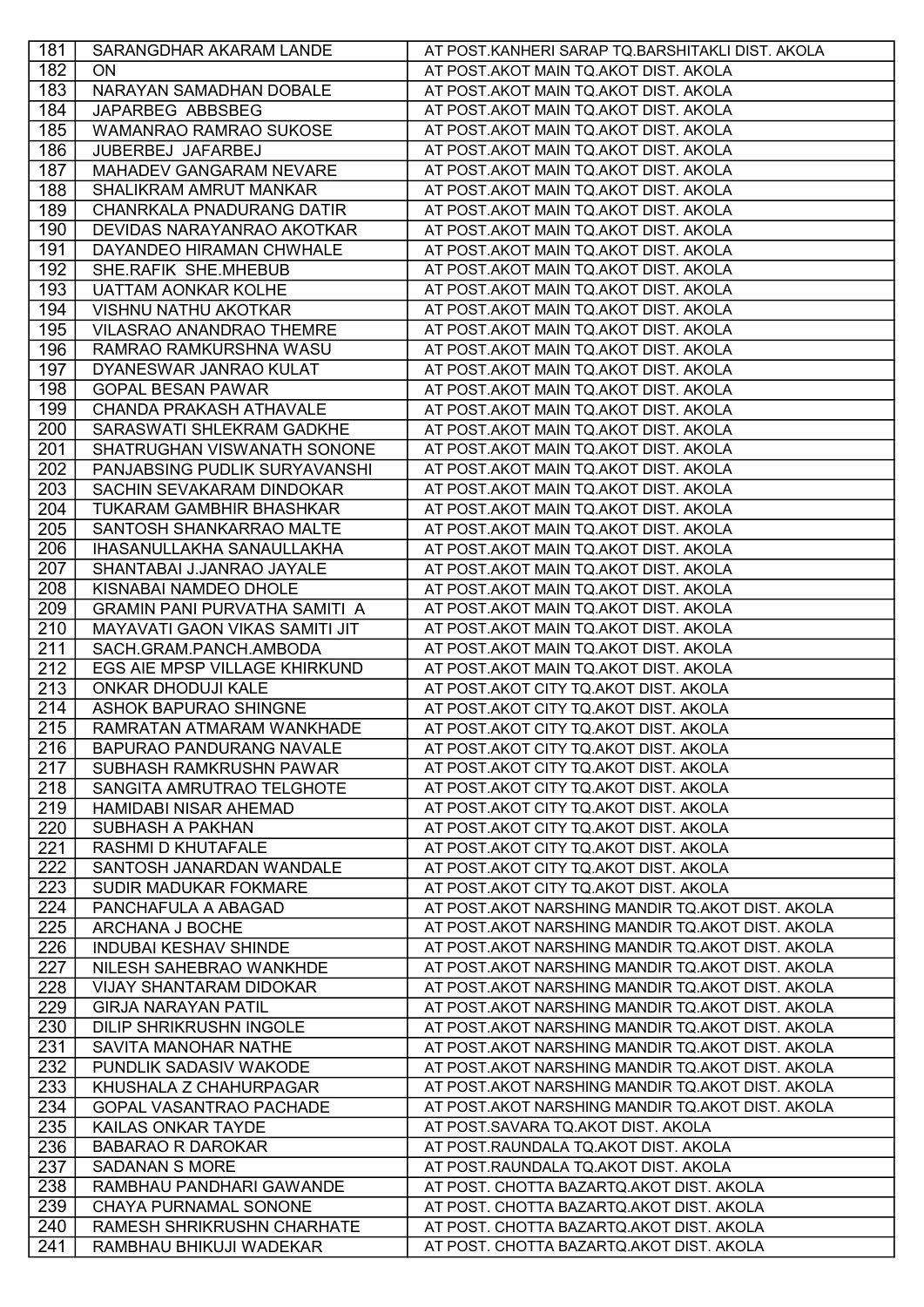| 242              | CHAYA VASANT SOLANKE                                      | AT POST. CHOTTA BAZARTQ.AKOT DIST. AKOLA                                                   |
|------------------|-----------------------------------------------------------|--------------------------------------------------------------------------------------------|
| 243              | TUKARAM N. AVCHAR                                         | AT POST. CHOTTA BAZARTQ.AKOT DIST. AKOLA                                                   |
| 244              | <b>VARSHA SHANKAR BUNDE</b>                               | AT POST. CHOTTA BAZARTQ.AKOT DIST. AKOLA                                                   |
| 245              | RITA NANDKISHOR DHUMALE                                   | AT POST. CHOTTA BAZARTQ.AKOT DIST. AKOLA                                                   |
| 246              | <b>MAROTI SANTHYAN PALASOD</b>                            | AT POST. CHOTTA BAZARTQ.AKOT DIST. AKOLA                                                   |
| 247              | DURGA DADARAO DESHMUKH                                    | AT POST. CHOTTA BAZARTQ.AKOT DIST. AKOLA                                                   |
| 248              | LAXMAN KAVLAJI NAVKAR                                     | AT POST. CHOTTA BAZARTQ.AKOT DIST. AKOLA                                                   |
| 249              | RAMRAO SHANKARRAO ADBOL                                   | AT POST. CHOTTA BAZARTQ.AKOT DIST. AKOLA                                                   |
| 250              | SUMANBAI RAMKRUSH JAIBHAI                                 | AT POST. WARUL JAULKA TQ.AKOT DIST. AKOLA                                                  |
| 251              | SHESHRAO WAMANRAO GAWANDE                                 | AT POST. WARUL JAULKA TQ.AKOT DIST. AKOLA                                                  |
| 252              | NMRADABAI TULASIRAM KADU                                  | AT POST. WARUL JAULKA TQ.AKOT DIST. AKOLA                                                  |
| 253              | RAMKRUSHN BHAGWAN KATRE                                   | AT POST. WARUL JAULKA TQ.AKOT DIST. AKOLA                                                  |
| 254              | NAGORAO RAMBHU SIRSAT                                     | AT POST. WARUL JAULKA TQ.AKOT DIST. AKOLA                                                  |
| 255              | KUSUM GULABRAO OLANBE                                     | AT POST. WARUL JAULKA TQ.AKOT DIST. AKOLA                                                  |
| 256              | WASUDEVRAO JAGATRAO GAVANDE                               | AT POST. WARUL JAULKA TQ.AKOT DIST. AKOLA                                                  |
| 257              | MAULI M BCG KHAPARWADI                                    | AT POST. WARUL JAULKA TQ.AKOT DIST. AKOLA                                                  |
| 258              | <b>DURGAJI ANKU AMBORE</b>                                | AT POST. AKOLKHED TQ.AKOT DIST. AKOLA                                                      |
| 259              | MUNGBIJ AKOLKHED                                          | AT POST. AKOLKHED TQ.AKOT DIST. AKOLA                                                      |
| 260              | SEH HARUHN SHE SIRAJUDIN                                  | AT POST. AKOLKHED TQ.AKOT DIST. AKOLA                                                      |
| 261              | <b>GAJANAN MAHADEV PADMANE</b>                            | AT POST. AKOLKHED TQ.AKOT DIST. AKOLA                                                      |
| 262              | RIYA SHANKAR NICHAL                                       | AT POST. AKOLKHED TQ.AKOT DIST. AKOLA                                                      |
| 263              | MADANLAL RAMVILAS SONI                                    | AT POST. KUTASA TQ.AKOT DIST. AKOLA                                                        |
| 264              | SUMAN RAMKRUSHN KALASKAR                                  | AT POST. KUTASA TQ.AKOT DIST. AKOLA                                                        |
| 265              | GAYABAI SUKHADEV WANKHADE                                 | AT POST. KUTASA TQ.AKOT DIST. AKOLA                                                        |
| 266              | PUSHPA MAHADEV BUTE                                       | AT POST. KUTASA TQ.AKOT DIST. AKOLA                                                        |
| 267              | RAJU SHRIRAM WANKHADE                                     | AT POST. KUTASA TQ.AKOT DIST. AKOLA                                                        |
| 268              | MAYA GIRIDHARGOPAL MUNDADA                                | AT POST. KUTASA TQ.AKOT DIST. AKOLA                                                        |
| 269              | SHEVANTILAL RAISIBAI DETHIYA                              | AT POST. KUTASA TQ.AKOT DIST. AKOLA                                                        |
| 270              | NATHU SADASHIV WANKHADE                                   | AT POST. KUTASA TQ.AKOT DIST. AKOLA                                                        |
| 271<br>272       | SUBHADRA PUNDLIK MOHOD                                    | AT POST. KUTASA TQ.AKOT DIST. AKOLA<br>AT POST. KUTASA TQ.AKOT DIST. AKOLA                 |
| $\overline{273}$ | UMESH JANARAO TAPARE<br>LILA ARJUN AKHARE                 | AT POST. KUTASA TQ.AKOT DIST. AKOLA                                                        |
| 274              | SHUBHANGI SHYAM BOPATE                                    | AT POST. KUTASA TQ.AKOT DIST. AKOLA                                                        |
| 275              | LAXMI SHG                                                 | AT POST. KUTASA TQ.AKOT DIST. AKOLA                                                        |
| 276              | JANKALYAN MAHILA S H G                                    | AT POST. KUTASA TQ.AKOT DIST. AKOLA                                                        |
| 277              | PANCHSIL MAHILA S H G                                     | AT POST. KUTASA TQ.AKOT DIST. AKOLA                                                        |
| 278              | EKVIRA MAHILA S H G                                       | AT POST. KUTASA TQ.AKOT DIST. AKOLA                                                        |
| 279              | KULSWAMINI MAHILA S H G                                   | AT POST. KUTASA TQ.AKOT DIST. AKOLA                                                        |
| 280              | <b>GANGUBAI SHYAMRAO BAGHE</b>                            | AT POST.MUNDGAON TQ.AKOT DIST. AKOLA                                                       |
| 281              | PRAMOD GUNAVANT SHELKAR                                   | AT POST.MUNDGAON TQ.AKOT DIST. AKOLA                                                       |
| 282              | SHUBHANGI RAMESH BHELE                                    | AT POST.MUNDGAON TQ.AKOT DIST. AKOLA                                                       |
| 283              | DEORAO RAMCHANDRA PAWAR                                   | AT POST.TELHARA MAIN TQ.TELHARA DIST. AKOLA                                                |
| 284              | SARANGDHAR SHALIGRAM MAHALLE                              | AT POST.TELHARA MAIN TQ.TELHARA DIST. AKOLA                                                |
| 285              | MAHADEORAO NARAYAN AMALE                                  | AT POST.TELHARA MAIN TQ.TELHARA DIST. AKOLA                                                |
| 286              | PUSPA VINIYAKRAO GAVANDE                                  | AT POST.TELHARA MAIN TQ.TELHARA DIST. AKOLA                                                |
| 287              | KRUSHNAKUMAR R. GODANI                                    | AT POST.TELHARA MAIN TQ.TELHARA DIST. AKOLA                                                |
| 288              | PRAKASH GOPALRAO DHOLE                                    | AT POST.TELHARA MAIN TQ.TELHARA DIST. AKOLA                                                |
| 289              | GU.MUSTEHARKHAN GU.HAIDAR KHAN                            | AT POST.TELHARA MAIN TQ.TELHARA DIST. AKOLA                                                |
| 290              | <b>GANESH SUKHDEV HINGNE</b>                              | AT POST.TELHARA MAIN TQ.TELHARA DIST. AKOLA                                                |
| 291              | SANTOSH ONKARRAO KOLHE                                    | AT POST.TELHARA MAIN TQ.TELHARA DIST. AKOLA                                                |
| 292              | RATNAKALA HIMMATRAO SONONE                                | AT POST.TELHARA MAIN TQ.TELHARA DIST. AKOLA                                                |
| 293              | SHAUKAT HUSEN KIFAYAT HUSEN                               | AT POST.TELHARA MAIN TQ.TELHARA DIST. AKOLA                                                |
| 294              | SATYASHIL PRABHAKAR SAWARKAR                              | AT POST.TELHARA MAIN TQ.TELHARA DIST. AKOLA                                                |
| 295              | <b>SURAJ GANESH BHONGRE</b>                               | AT POST.TELHARA MAIN TQ.TELHARA DIST. AKOLA                                                |
| 296              | CHANDRABHAN BALIRAM WANKHADE                              | AT POST.TELHARA MAIN TQ.TELHARA DIST. AKOLA                                                |
| 297              | SAGAR PANDURANG PAWAR                                     | AT POST.TELHARA MAIN TQ.TELHARA DIST. AKOLA                                                |
| 298              | MHAMAYA MHILA S.S.GAT<br>PRERANA PRABHAKAR SAVRKAR        | AT POST.TELHARA MAIN TQ.TELHARA DIST. AKOLA                                                |
| 299<br>300       |                                                           | AT POST.TELHARA CITY TQ.TELHARA DIST. AKOLA                                                |
| 301              | <b>VASUDEV PANDHARI RAUT</b><br>ANJANA SRIKRUSHNA KHAWALE | AT POST.TELHARA CITY TQ.TELHARA DIST. AKOLA<br>AT POST.TELHARA CITY TQ.TELHARA DIST. AKOLA |
| 302              | DEVKABAI NARAYAN BARABDE                                  | AT POST.HIWARKHED TQ.TELHARA DIST. AKOLA                                                   |
|                  |                                                           |                                                                                            |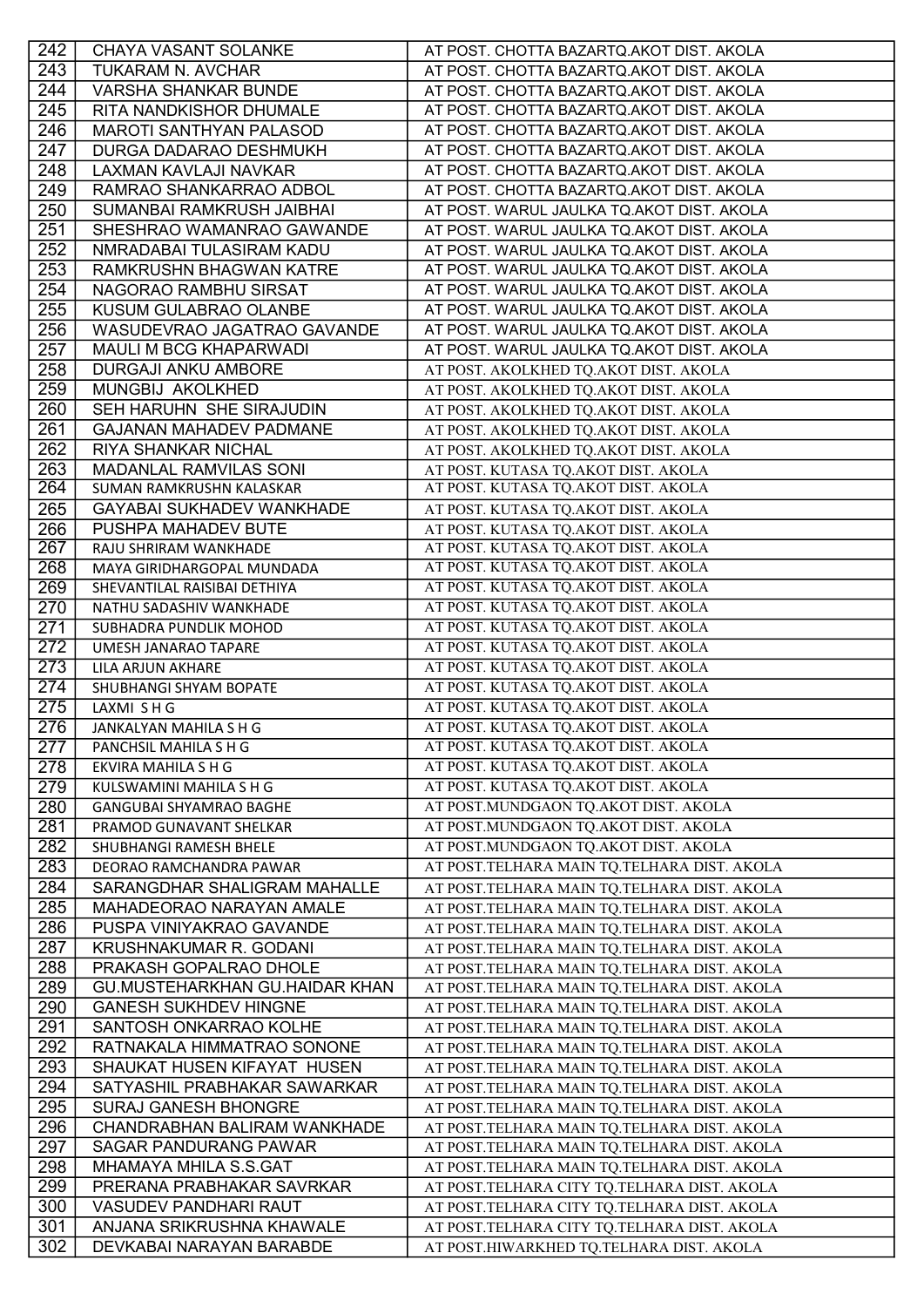| 303 | <b>M.ALIEF M ESMAIL</b>             | AT POST.HIWARKHED TQ.TELHARA DIST. AKOLA  |
|-----|-------------------------------------|-------------------------------------------|
| 304 | <b>GANESH SURYBHAN WANKHDE</b>      | AT POST.HIWARKHED TQ.TELHARA DIST. AKOLA  |
| 305 | RAJESH SITARAM DANGE                | AT POST.HIWARKHED TQ.TELHARA DIST. AKOLA  |
| 306 | KASHIRAM DEOLAL JAMUNKAR            | AT POST.HIWARKHED TQ.TELHARA DIST. AKOLA  |
| 307 | SANJAY R SONONE                     | AT POST.HIWARKHED TQ.TELHARA DIST. AKOLA  |
| 308 | MUNNA RAGHULAL KASOTE               | AT POST.HIWARKHED TQ.TELHARA DIST. AKOLA  |
| 309 | SURESH RANGULAL KASOTE              | AT POST.HIWARKHED TQ.TELHARA DIST. AKOLA  |
| 310 | SANJAY RAMKRUSHNA JAMLE             | AT POST.HIWARKHED TQ.TELHARA DIST. AKOLA  |
| 311 | SUNIL SHANTILAL KASOTE              | AT POST.HIWARKHED TQ.TELHARA DIST. AKOLA  |
| 312 | <b>BALIRAM SHANTILAL JAMBALE</b>    | AT POST.HIWARKHED TQ.TELHARA DIST. AKOLA  |
| 313 | RAMESHWAR SHRIRAM BAWNE             | AT POST.HIWARKHED TQ.TELHARA DIST. AKOLA  |
| 314 | <b>SK.HAKIM SK.MAHEBUB</b>          | AT POST.HIWARKHED TQ.TELHARA DIST. AKOLA  |
| 315 | SHRIKRUSHNA BALU DABERAO            | AT POST.HIWARKHED TQ.TELHARA DIST. AKOLA  |
| 316 | <b>VASUDEV SAMPAT DHAGE</b>         | AT POST.DANAPUR TQ.TELHARA DIST. AKOLA    |
| 317 | PRATAP SHIVRAM METKAR               | AT POST.DANAPUR TQ.TELHARA DIST. AKOLA    |
| 318 | SINDHU UKARDA TAYADE                | AT POST.DANAPUR TQ.TELHARA DIST. AKOLA    |
| 319 | <b>VAISHALI AVACHITRAO LAHODE</b>   | AT POST.DANAPUR TQ.TELHARA DIST. AKOLA    |
| 320 | ANUSAYA GOPAL MOHOD                 | AT POST.PATHARDI TQ.TELHARA DIST. AKOLA   |
| 321 | AJAMAT SHAH SUBEDAR SHAH            | AT POST.BELKHED TQ.TELHARA DIST. AKOLA    |
| 322 | SHRIKRUSHNA LALCHAND PAWAR          | AT POST.BELKHED TQ.TELHARA DIST. AKOLA    |
| 323 | NARAYAN TULASHIRAM ENGALE           | AT POST.AADSUL TQ.TELHARA DIST. AKOLA     |
| 324 | HARICHANDRA DOULAT PUNDE            | AT POST.AADSUL TQ.TELHARA DIST. AKOLA     |
| 325 | <b>GULAB HIMMAT GAYAKAVAD</b>       | AT POST.AADSUL TQ.TELHARA DIST. AKOLA     |
| 326 | MANKARNA MOTIRAM PANDE              | AT POST.AADSUL TQ.TELHARA DIST. AKOLA     |
| 327 | MAHADEV SITARAM DATKAR              | AT POST.ADGAON TQ.TELHARA DIST. AKOLA     |
| 328 | <b>GAJANAN MAHADEV BHUDAKE</b>      | AT POST.ADGAON TQ.TELHARA DIST. AKOLA     |
| 329 | NIKHIL SURESHARAO ANOKAR            | AT POST.ADGAON TQ.TELHARA DIST. AKOLA     |
| 330 | SWATI RAMKRUSHNA PANDAV             | AT POST.ADGAON TQ.TELHARA DIST. AKOLA     |
| 331 | AKASH DEVIDAS SONONE                | AT POST.ADGAON TQ.TELHARA DIST. AKOLA     |
| 332 | RIJAVANBI S.ASIF                    | AT POST.ADGAON TQ.TELHARA DIST. AKOLA     |
| 333 | ASHOK GENDAAPA BHUSARI              | AT POST.BALAPUR TQ.BALAPUR DIST. AKOLA    |
| 334 | KALYANRAO GULABRAO ZAMBRE           | AT POST.BALAPUR TQ.BALAPUR DIST. AKOLA    |
| 335 | SHANTARAM MANSARAM TALE             | AT POST.BALAPUR TQ.BALAPUR DIST. AKOLA    |
| 336 | MO. JAMIN MOHAMMAD BISMILLAH        | AT POST.BALAPUR TQ.BALAPUR DIST. AKOLA    |
| 337 | PRADIP BHAURAO HONALE               | AT POST.BALAPUR TQ.BALAPUR DIST. AKOLA    |
| 338 | SANJAY VITTAL TATHOD                | AT POST.BALAPUR TQ.BALAPUR DIST. AKOLA    |
| 339 | USHATAI SAMADHAN VEITKAR            | AT POST.BALAPUR TQ.BALAPUR DIST. AKOLA    |
| 340 | ANANTA AMBADAS DHOLE                | AT POST.BALAPUR TQ.BALAPUR DIST. AKOLA    |
| 341 | ANANDA AMBADAS DEWARE               | AT POST.BALAPUR TQ.BALAPUR DIST. AKOLA    |
| 342 | SK.WAZEER SHAIK IBRAHIM             | AT POST.BALAPUR TQ.BALAPUR DIST. AKOLA    |
| 343 | <b>VISHWANBAR SHANKAR MASNE</b>     | AT POST.BALAPUR TQ.BALAPUR DIST. AKOLA    |
| 344 | SWATI PANDURANG SARDAR              | AT POST.BALAPUR TQ.BALAPUR DIST. AKOLA    |
| 345 | JIJABAI DIGAMBAR KHADSE             | AT POST.BALAPUR TQ.BALAPUR DIST. AKOLA    |
| 346 | JAY NAGESHWAR S H GROUP             | AT POST.BALAPUR TQ.BALAPUR DIST. AKOLA    |
| 347 | JAY.JAGDAMBA.MAHILAGAT.             | AT POST.BALAPUR TQ.BALAPUR DIST. AKOLA    |
| 348 | YOGITA JANARDAN SANGLE              | AT POST.URAL TQ.BALAPUR DIST. AKOLA       |
| 349 | <b>GAJANAN SHRIRAM GURAV</b>        | AT POST.URAL TQ.BALAPUR DIST. AKOLA       |
| 350 | SWATI ANANDA INGALE                 | AT POST.URAL TQ.BALAPUR DIST. AKOLA       |
| 351 | SHETKARI GRAMVIKAS S SAH SAMUH      | AT POST.URAL TQ.BALAPUR DIST. AKOLA       |
| 352 | MANEJAR MASTUNIYA URDU HAYS         | AT POST.URAL TQ.BALAPUR DIST. AKOLA       |
| 353 | AYYUB SHAH MUSTAKIM SHAH            | AT POST.URAL TQ.BALAPUR DIST. AKOLA       |
| 354 | <b>MAROTI TUKARAM SANGOKAR</b>      | AT POST. WADEGAON TQ. BALAPUR DIST. AKOLA |
| 355 | SADANAND UTTAM HIWARALE             | AT POST. WADEGAON TQ. BALAPUR DIST. AKOLA |
| 356 | PRALHAD PHAKIRA MAHALLE             | AT POST.WADEGAON TQ.BALAPUR DIST. AKOLA   |
| 357 | SHREEKANT SUKHADEO MAHALLE          | AT POST. WADEGAON TQ. BALAPUR DIST. AKOLA |
| 358 | KISAN SAMPAT NEMALE                 | AT POST. WADEGAON TQ. BALAPUR DIST. AKOLA |
| 359 | SHESHARAO GULAB DABERAO             | AT POST. WADEGAON TQ. BALAPUR DIST. AKOLA |
| 360 | NITA MANSARAM BARADE                | AT POST.WADEGAON TQ.BALAPUR DIST. AKOLA   |
| 361 | BABARAO WAMANRAO TAYADE             | AT POST. WADEGAON TQ. BALAPUR DIST. AKOLA |
| 362 | <b>GRAMNATH SHETKARI BACHAT GAT</b> | AT POST. WADEGAON TQ. BALAPUR DIST. AKOLA |
| 363 | MADHUKAR DOWLAT WAKODE              | AT POST. WADEGAON TQ. BALAPUR DIST. AKOLA |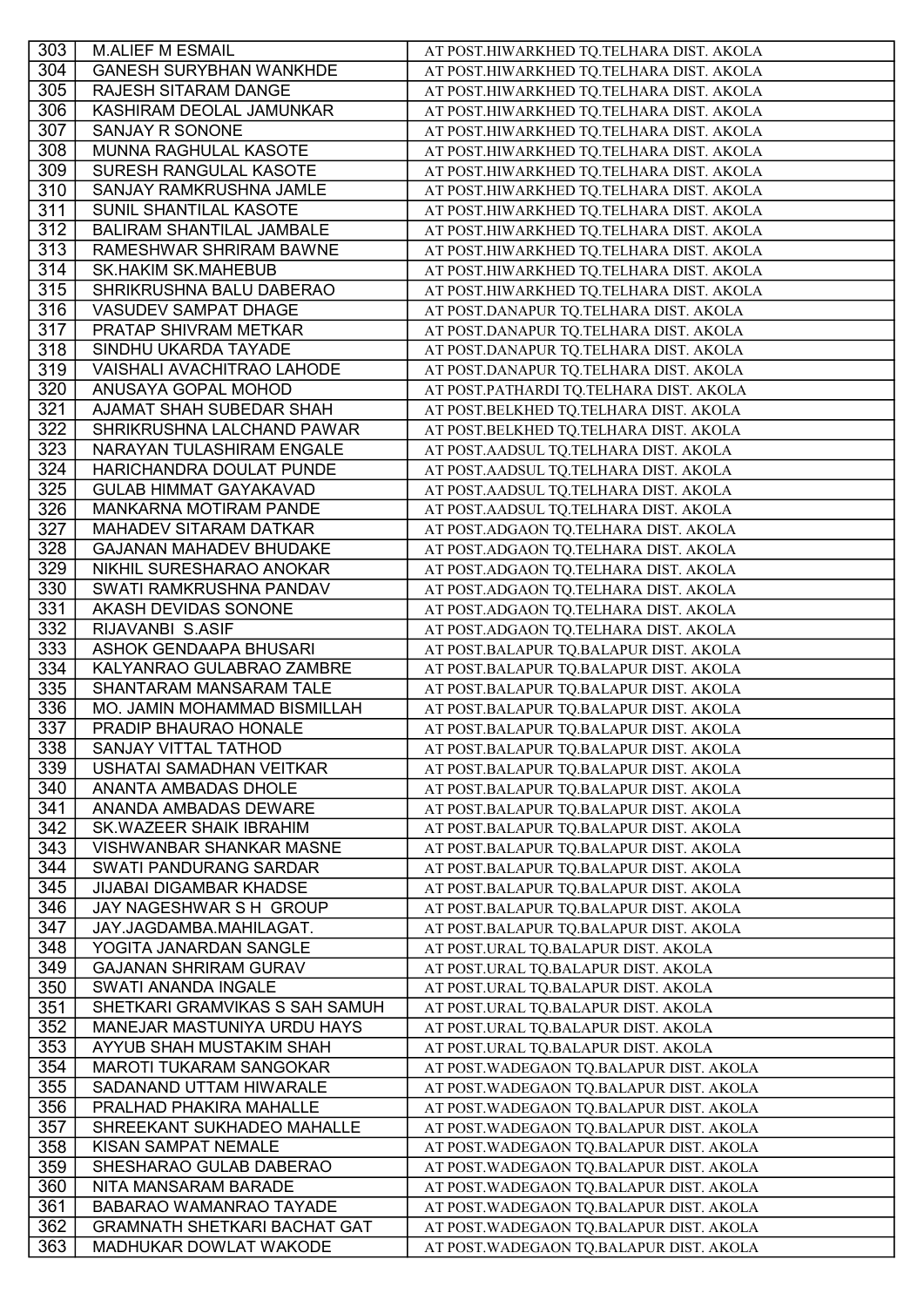| 364        | MADHUKAR DOWLAT WAKODE                               | AT POST.NIMBA TQ.BALAPUR DIST. AKOLA                                         |
|------------|------------------------------------------------------|------------------------------------------------------------------------------|
| 365        | <b>SHAMRAO PANDURANG GIRI</b>                        | AT POST.NIMBA TQ.BALAPUR DIST. AKOLA                                         |
| 366        | SHREEKRUSHNA R PACHVARE                              | AT POST.NIMBA TQ.BALAPUR DIST. AKOLA                                         |
| 367        | KISHOAR KASHIRAM BODALE                              | AT POST.NIMBA TQ.BALAPUR DIST. AKOLA                                         |
| 368        | <b>GOPAL D MADI</b>                                  | AT POST.NIMBA TQ.BALAPUR DIST. AKOLA                                         |
| 369        | VITTHAL PRALHAD MANEKAR                              | AT POST.NIMBA TQ.BALAPUR DIST. AKOLA                                         |
| 370        | P S MASANE                                           | AT POST.NIMBA TQ.BALAPUR DIST. AKOLA                                         |
| 371        | SAHEBRAO RAMRAO VIKHE                                | AT POST.NIMBA TQ.BALAPUR DIST. AKOLA                                         |
| 372        | <b>BHIMRAO SHAMRAO GARKAL</b>                        | AT POST.NIMBA TQ.BALAPUR DIST. AKOLA                                         |
| 373        | RAHEMANU HASANKHA BISMILLAKHA                        | AT POST.PARAS TQ.BALAPUR DIST. AKOLA                                         |
| 374        | KAMLABAI SHRIKRUSN KADU                              | AT POST.PARAS TQ.BALAPUR DIST. AKOLA                                         |
| 375        | MOHAN TUKARAM PATIL                                  | AT POST.PARAS TQ.BALAPUR DIST. AKOLA                                         |
| 376        | EHASANKHA JAHAGIR KHA                                | AT POST.PARAS TQ.BALAPUR DIST. AKOLA                                         |
| 377        | ANIL DINKAR GAIKWAD                                  | AT POST.PARAS TQ.BALAPUR DIST. AKOLA                                         |
| 378        | SUNANDA MOHAN PATIL                                  | AT POST.PARAS TQ.BALAPUR DIST. AKOLA                                         |
| 379        | RAMESH NARAYAN JOSHI                                 | AT POST.PARAS TQ.BALAPUR DIST. AKOLA                                         |
| 380        | <b>MAHADEO MANAJI TAYDE</b>                          | AT POST.PARAS TQ.BALAPUR DIST. AKOLA                                         |
| 381        | VIJAY VALMIKRAO TAYDE                                | AT POST.PARAS TQ.BALAPUR DIST. AKOLA                                         |
| 382        | SHASHIKANT RAJU GAWARE                               | AT POST.PARAS TQ.BALAPUR DIST. AKOLA                                         |
| 383        | PRATHAM ENTERPRISES PARAS                            | AT POST.PARAS TQ.BALAPUR DIST. AKOLA                                         |
| 384        | <b>BIBISAR RAMDAS KSHIRSAGAR</b>                     | AT POST.PARAS TQ.BALAPUR DIST. AKOLA                                         |
| 385        | SHE AJIJ SHE HAMID                                   |                                                                              |
| 386        | <b>MO RAPHIK PHATE</b>                               | AT POST.PARAS TQ.BALAPUR DIST. AKOLA<br>AT POST.PARAS TQ.BALAPUR DIST. AKOLA |
| 387        | SHAKILABI MO RAPHIK                                  |                                                                              |
| 388        | AVINASH TUKARAM MOHITE                               | AT POST.PARAS TQ.BALAPUR DIST. AKOLA                                         |
| 389        | JYOTI SANTOSH LANDE                                  | AT POST.PARAS TQ.BALAPUR DIST. AKOLA                                         |
| 390        |                                                      | AT POST.PARAS TQ.BALAPUR DIST. AKOLA                                         |
| 391        | <b>DIPAK TULSHIRAM SIRSAT</b><br>SHE YUNUS SHE HAMID | AT POST.PARAS TQ.BALAPUR DIST. AKOLA                                         |
| 392        |                                                      | AT POST.PARAS TQ.BALAPUR DIST. AKOLA                                         |
|            | SANJAY GAIN BHARAT GAIN                              | AT POST.PARAS TQ.BALAPUR DIST. AKOLA                                         |
| 393        | NILAKANTH PRALHAD THOTE                              | AT POST.HATRUN TQ.BALAPUR DIST. AKOLA                                        |
| 394<br>395 | SHANTA PREMCHAND KHULE                               | AT POST.VYALA TQ.BALAPUR DIST. AKOLA                                         |
|            | <b>GRMIN PANI PUR RIDHORA</b>                        | AT POST.VYALA TQ.BALAPUR DIST. AKOLA                                         |
| 396        | RAMBHAU MAHADEV NIMBOLE                              | AT POST.PATUR TQ.PATUR DIST. AKOLA                                           |
| 397        | SHARYU VITHAL TAYDE                                  | AT POST.PATUR TQ.PATUR DIST. AKOLA                                           |
| 398        | <b>NBIKHA RAHIM KHA</b>                              | AT POST.PATUR TQ.PATUR DIST. AKOLA                                           |
| 399        | <b>VASUDEV SUDAMA DHANDARE</b>                       | AT POST.PATUR TQ.PATUR DIST. AKOLA                                           |
| 400        | RUPIBAI KASHIRAM JADHAO                              | AT POST.PATUR TQ.PATUR DIST. AKOLA                                           |
| 401        | ANAPURNA SREERAM ATARKAR                             | AT POST.PATUR TQ.PATUR DIST. AKOLA                                           |
| 402        | SARFRAJKHA SHERKHA                                   | AT POST.PATUR TQ.PATUR DIST. AKOLA                                           |
| 403        | SYED KASAM SYED BURAN                                | AT POST.PATUR TQ.PATUR DIST. AKOLA                                           |
| 404        | DIPALI GANESH VADYA                                  | AT POST.PATUR TQ.PATUR DIST. AKOLA                                           |
| 405        | SATISH SHRIRAM PATIL                                 | AT POST.PATUR TQ.PATUR DIST. AKOLA                                           |
| 406        | TULJABHAVANI.PANI.V.S.SHANSTHA                       | AT POST.PATUR TQ.PATUR DIST. AKOLA                                           |
| 407        | SHRI BALAJI MAHAVIDYALY UMRA                         | AT POST.CHANNI TQ.PATUR DIST. AKOLA                                          |
| 408        | <b>MANOJ GANESH KALE</b>                             | AT POST.CHANNI TQ.PATUR DIST. AKOLA                                          |
| 409        | <b>BALU YASHVANT CHAVHAN</b>                         | AT POST.CHANNI TQ.PATUR DIST. AKOLA                                          |
| 410        | PRITI VINOD JADHAV                                   | AT POST.CHANNI TQ.PATUR DIST. AKOLA                                          |
| 411        | RAMRAO GANPAT MAVALKAR                               | AT POST.CHANNI TQ.PATUR DIST. AKOLA                                          |
| 412        | SHIVGANGA VISHANU EKGHARE                            | AT POST.CHANNI TQ.PATUR DIST. AKOLA                                          |
| 413        | <b>KASTURABAI FURANGE</b>                            | AT POST.CHANNI TQ.PATUR DIST. AKOLA                                          |
| 414        | VAIDYAKIYA ADHIKARI UMRA                             | AT POST.CHANNI TQ.PATUR DIST. AKOLA                                          |
| 415        | Z P SCHOOL PADSHIGI                                  | AT POST.CHANNI TQ.PATUR DIST. AKOLA                                          |
| 416        | JAI BAJARANG YUVAK M PANAGARA                        | AT POST.CHANNI TQ.PATUR DIST. AKOLA                                          |
| 417        | <b>SAMYAK GAON SAMITI</b>                            | AT POST.SASTI TQ.PATUR DIST. AKOLA                                           |
| 418        | MO SAJID ANSARI MO.SAJIK                             | AT POST.MURTIZAPUR MAIN TQ.MURTIZAPUR DIST. AKOLA                            |
| 419        | <b>MAHADEO DAULAT KADU</b>                           | AT POST.MURTIZAPUR MAIN TQ.MURTIZAPUR DIST. AKOLA                            |
| 420        | <b>VNITA SHIRAMJI BHOLE</b>                          | AT POST.MURTIZAPUR MAIN TQ.MURTIZAPUR DIST. AKOLA                            |
| 421        | PRASHANTKUMAR GOVINDRAO BARDE                        | AT POST.MURTIZAPUR MAIN TQ.MURTIZAPUR DIST. AKOLA                            |
| 422        | AASHISH GOVINDRAO BHARDE                             | AT POST.MURTIZAPUR MAIN TQ.MURTIZAPUR DIST. AKOLA                            |
| 423        | <b>GULAM FAYYAJ G. DASTAGIR</b>                      | AT POST.MURTIZAPUR MAIN TQ.MURTIZAPUR DIST. AKOLA                            |
| 424        | VINAYAK LAKSHIMANRAO GAVANDE                         | AT POST.MURTIZAPUR MAIN TQ.MURTIZAPUR DIST. AKOLA                            |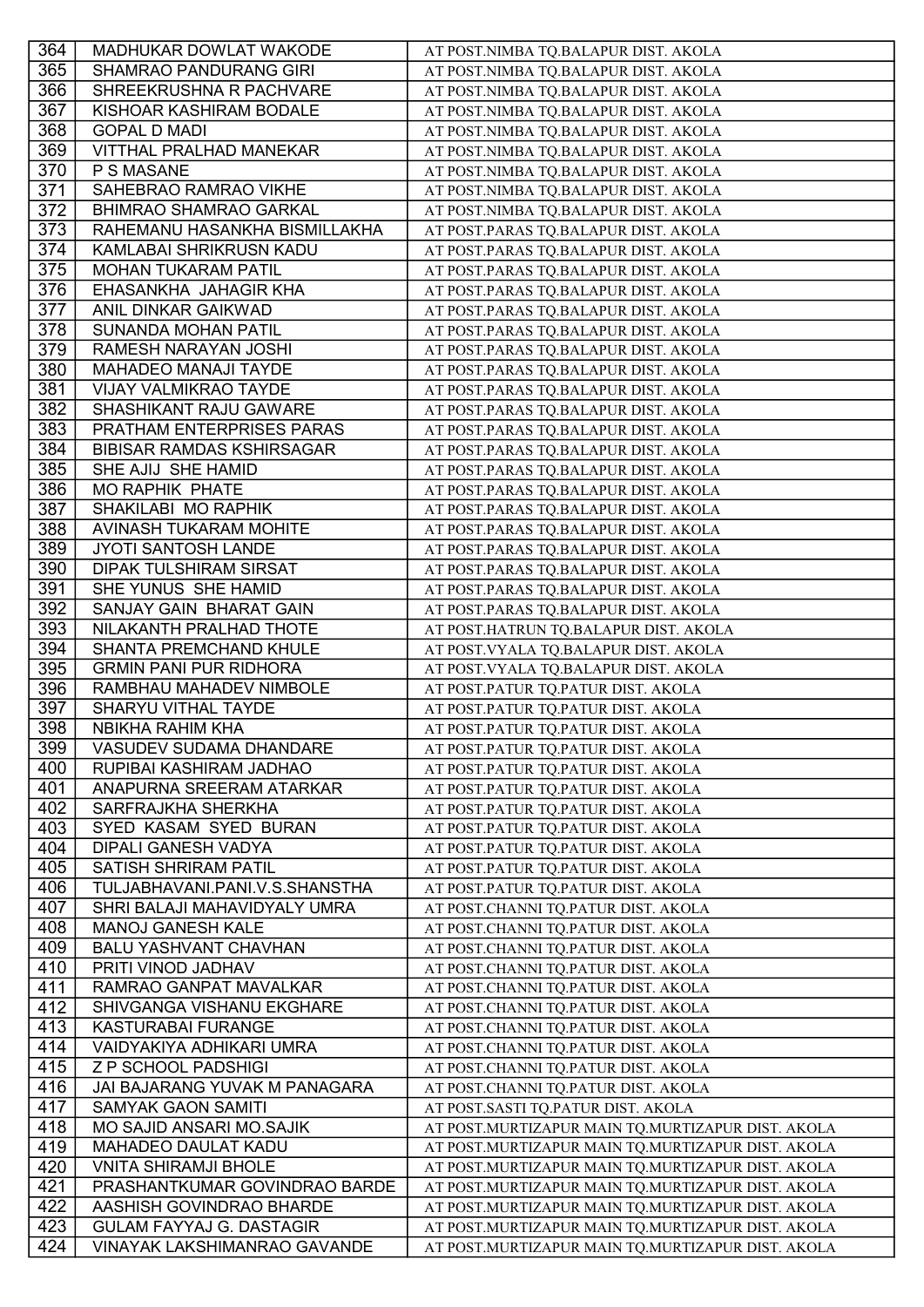| 425              | SHANKAR SANPAT UGALE                              | AT POST.MURTIZAPUR MAIN TQ.MURTIZAPUR DIST. AKOLA |
|------------------|---------------------------------------------------|---------------------------------------------------|
| 426              | ARUN SHIRAM JANBEKAR                              | AT POST.MURTIZAPUR MAIN TQ.MURTIZAPUR DIST. AKOLA |
| 427              | <b>GAUTAM SHYAMRAO JAMNIK</b>                     | AT POST.MURTIZAPUR MAIN TQ.MURTIZAPUR DIST. AKOLA |
| 428              | MEHARUNILA A.NAJIR                                | AT POST.MURTIZAPUR MAIN TQ.MURTIZAPUR DIST. AKOLA |
| 429              | NANDKISHOR DEORAOJI GADAWE                        | AT POST.MURTIZAPUR MAIN TQ.MURTIZAPUR DIST. AKOLA |
| 430              | SANJIVANI SURESH KHANDEKAR                        | AT POST.MURTIZAPUR MAIN TQ.MURTIZAPUR DIST. AKOLA |
| 431              | VINAYAK SHADASHIVRAO GAVANDE                      | AT POST.MURTIZAPUR MAIN TQ.MURTIZAPUR DIST. AKOLA |
| 432              | MO.NIVED MO.ISAK APK.MO ISAK M                    | AT POST.MURTIZAPUR MAIN TQ.MURTIZAPUR DIST. AKOLA |
| 433              | PUSHPA RAMJI SOLANKE                              | AT POST.MURTIZAPUR MAIN TQ.MURTIZAPUR DIST. AKOLA |
| $43\overline{4}$ | YASHWANT GRAM SAMRUDHHI YO.NIM                    | AT POST.MURTIZAPUR MAIN TQ.MURTIZAPUR DIST. AKOLA |
| 435              | SAVITA MAHIAL S.S.B.GAT                           | AT POST.MURTIZAPUR MAIN TQ.MURTIZAPUR DIST. AKOLA |
| 436              | SIDHARTH SHETKARI K.B.GAT                         | AT POST.MURTIZAPUR MAIN TQ.MURTIZAPUR DIST. AKOLA |
| 437              | RAVIDRANAHT TAGOR SHIKSHAN SA                     | AT POST.MURTIZAPUR MAIN TQ.MURTIZAPUR DIST. AKOLA |
| 438              | KISAN TUKARAMJI MAHALLE                           | <b>AKOLA</b>                                      |
| 439              | ASHOKRAO VASUDEVRAO LANDE                         | <b>AKOLA</b>                                      |
| 440              | SANGITA NARESH DARMANI                            | <b>AKOLA</b>                                      |
| 441              | SANDIP MANIKRAO LANDE                             | <b>AKOLA</b>                                      |
| 442              | ARVIND SAHEBRAO NAWGHARE                          | <b>AKOLA</b>                                      |
| 443              | VITTAL NARAYAN DAHAKE                             |                                                   |
| 444              | RAHUL SHANKAR TAPARE                              | <b>AKOLA</b>                                      |
|                  |                                                   | <b>AKOLA</b>                                      |
| 445              | SARUBAI GOPALRAO WANKHADE<br>UJVALA UTTAMRAO RAUT | <b>AKOLA</b>                                      |
| 446              |                                                   | <b>AKOLA</b>                                      |
| 447              | <b>MANDAVI B PAWAR</b>                            | <b>AKOLA</b>                                      |
| 448              | VISHWANATH CHIPDAJI TONDE                         | <b>AKOLA</b>                                      |
| 449              | R.S.PATHRIKAR                                     | AT POST.MURTIZAPUR CITY TQ.MURTIZAPUR DIST. AKOLA |
| 450              | MAMORAMA SHRIRAM KHADE                            | AT POST.MURTIZAPUR CITY TQ.MURTIZAPUR DIST. AKOLA |
| 451              | SHALIGRAM PUNJAJI JADHAV                          | AT POST.MURTIZAPUR CITY TQ.MURTIZAPUR DIST. AKOLA |
| 452              | SHASHIKALABAI SHRIRAM INGOLE                      | AT POST.MURTIZAPUR CITY TQ.MURTIZAPUR DIST. AKOLA |
| 453              | SARITA SUBHASH WAGA                               | AT POST.MURTIZAPUR CITY TQ.MURTIZAPUR DIST. AKOLA |
| 454              | MEVALAL SHIVCHARAN DEVIKER                        | AT POST.MURTIZAPUR CITY TQ.MURTIZAPUR DIST. AKOLA |
| 455              | NITESH ASHOK WANKHADE                             | AT POST.MURTIZAPUR CITY TQ.MURTIZAPUR DIST. AKOLA |
| 456              | KASERBAI AMBADAS TYADE                            | AT POST.MURTIZAPUR CITY TQ.MURTIZAPUR DIST. AKOLA |
| 457              | <b>VASANTA PUNDALIK BHAGAT</b>                    | AT POST.MURTIZAPUR CITY TQ.MURTIZAPUR DIST. AKOLA |
| 458              | KHURSHID ANWAR NUR MOHAMAD                        | AT POST.MURTIZAPUR CITY TQ.MURTIZAPUR DIST. AKOLA |
| 459              | RAJESH VASUDEV MANKAR                             | AT POST.MURTIZAPUR CITY TQ.MURTIZAPUR DIST. AKOLA |
| 460              | PURUSHOOTAM GOVIND MALDHURE                       | AT POST.MURTIZAPUR CITY TQ.MURTIZAPUR DIST. AKOLA |
| 461              | ASHVINI MANOJ TAYADE                              | AT POST.MURTIZAPUR CITY TQ.MURTIZAPUR DIST. AKOLA |
| 462              | KU. SWAPNALI AJITRAO DESHMUKH                     | AT POST.MURTIZAPUR CITY TQ.MURTIZAPUR DIST. AKOLA |
| 463              | <b>JAINABI YASIN KHA</b>                          | AT POST.MURTIZAPUR CITY TQ.MURTIZAPUR DIST. AKOLA |
| 464              | PRITI SUBHASHRAO BODADE                           | AT POST.MURTIZAPUR CITY TQ.MURTIZAPUR DIST. AKOLA |
| 465              | NAVYUVAK SHET. B. G. ANBHORA                      | AT POST.MURTIZAPUR CITY TQ.MURTIZAPUR DIST. AKOLA |
| 466              | SHASHIKALABAI BABARAO MULE                        | AT POST.MANA TQ.MURTIZAPUR DIST. AKOLA            |
| 467              | KARAMODDIN HASHAM                                 | AT POST.MANA TQ.MURTIZAPUR DIST. AKOLA            |
| 468              | RANGARAO KESHV BHATULKAR                          | AT POST.MANA TQ.MURTIZAPUR DIST. AKOLA            |
| 469              | JANARDAN TULSHIRAM RATHOD                         | AT POST.MANA TQ.MURTIZAPUR DIST. AKOLA            |
| 470              | KAILAS TARACHANDJI SABU                           | AT POST.MANA TQ.MURTIZAPUR DIST. AKOLA            |
| 471              | SANDIP NARAYAN DHAKRE                             | AT POST.MANA TQ.MURTIZAPUR DIST. AKOLA            |
| 472              | PUNDALIK PANDURANG BHOPAEL                        | AT POST.MANA TQ.MURTIZAPUR DIST. AKOLA            |
| 473              | <b>SUBHASH M KALE</b>                             | AT POST.KURUM TQ.MURTIZAPUR DIST. AKOLA           |
| 474              | <b>VISHVNATH IVAN SHEJAD</b>                      | AT POST.KURUM TQ.MURTIZAPUR DIST. AKOLA           |
| 475              | PRALHAD M KOYEKAR                                 | AT POST.KURUM TQ.MURTIZAPUR DIST. AKOLA           |
| 476              | DILIP MAHADEV MAHURE                              | AT POST.KURUM TQ.MURTIZAPUR DIST. AKOLA           |
| 477              | SHUBASH VASHUDERAO ADASHOD                        | AT POST.KURUM TQ.MURTIZAPUR DIST. AKOLA           |
| 478              | <b>VASUDEV KISAN THAKRE</b>                       | AT POST.KARANJA MAIN.TQ.KARANJA DIST. WASHIM      |
| 479              | <b>VITHAL PANDURANG UPADHYE</b>                   | AT POST.KARANJA MAIN.TQ.KARANJA DIST. WASHIM      |
| 480              | JANARDHAN MADHAWRAO ROKADE                        | AT POST.KARANJA MAIN.TQ.KARANJA DIST. WASHIM      |
| 481              | AANAND RAMCHANDR LAWATE                           | AT POST.KARANJA MAIN.TQ.KARANJA DIST. WASHIM      |
| 482              | <b>UDEBHAN BAPUNAS SONONE</b>                     | AT POST.KARANJA MAIN.TQ.KARANJA DIST. WASHIM      |
| 483              | <b>BHIKABAI UDEBHAN SONONE</b>                    | AT POST.KARANJA MAIN.TQ.KARANJA DIST. WASHIM      |
| 484              | <b>JUBAID KHA FAILJAL KHA PATHAN</b>              | AT POST.KARANJA MAIN.TQ.KARANJA DIST. WASHIM      |
| 485              | SHOBHA RAMESH MANWAR                              | AT POST.KARANJA MAIN.TQ.KARANJA DIST. WASHIM      |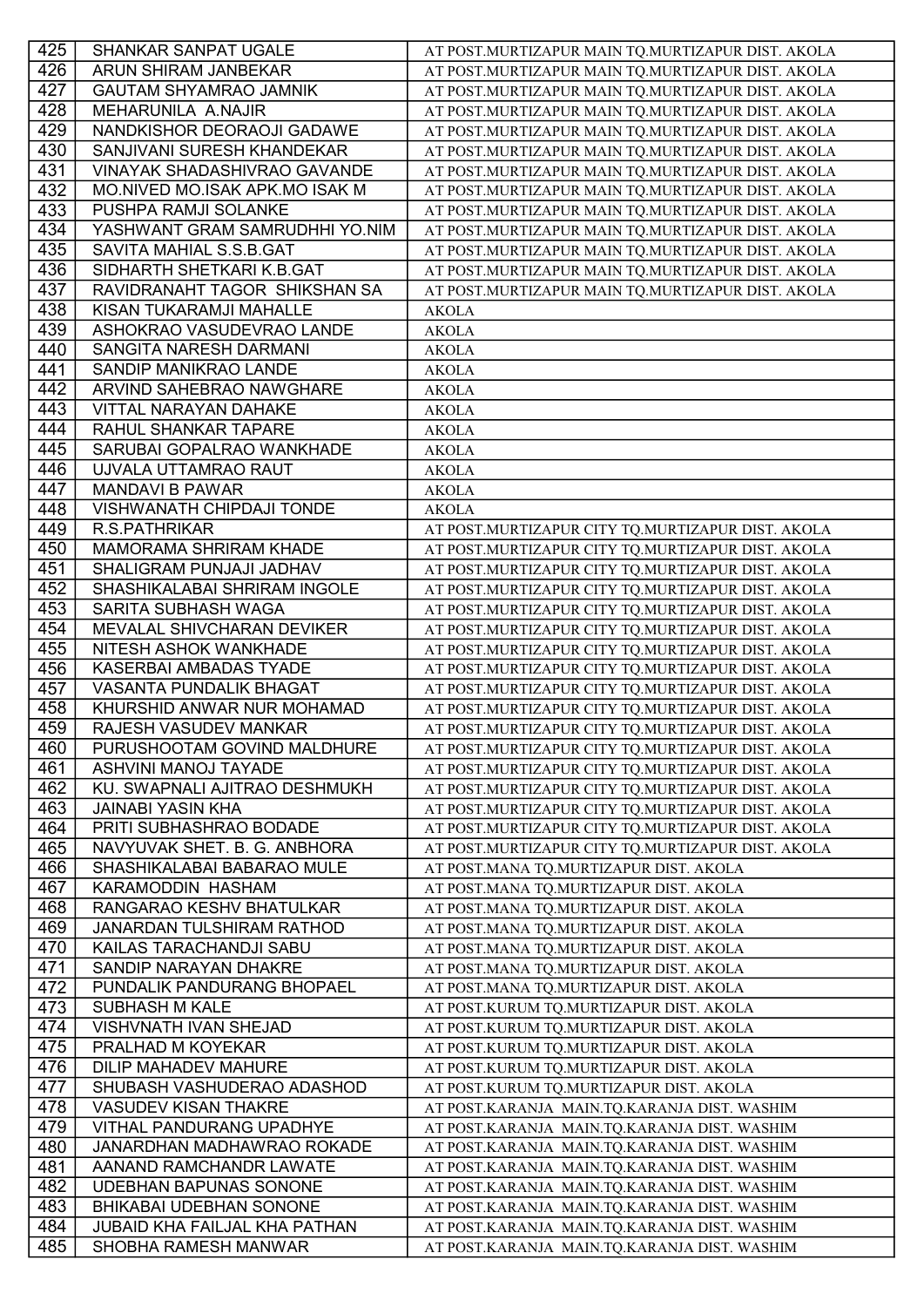| 486        | DEWKABAI WALMIK SURKAR                                     | AT POST.KARANJA MAIN.TQ.KARANJA DIST. WASHIM                                                               |
|------------|------------------------------------------------------------|------------------------------------------------------------------------------------------------------------|
| 487        | NARBADABAI VASANTRAO NEMANE                                | AT POST.KARANJA MAIN.TQ.KARANJA DIST. WASHIM                                                               |
| 488        | SHAILESH PANDURANG MOHOD                                   | AT POST.KARANJA MAIN.TQ.KARANJA DIST. WASHIM                                                               |
| 489        | PARSHURAM SUKHDEO KHADENKAR                                | AT POST.KARANJA MAIN.TQ.KARANJA DIST. WASHIM                                                               |
| 490        | <b>GANESH DNYANESHWAR KAKAD</b>                            | AT POST.KARANJA MAIN.TQ.KARANJA DIST. WASHIM                                                               |
| 491        | SHE. NASRULLA SHE. JANNULLA                                | AT POST.KARANJA MAIN.TQ.KARANJA DIST. WASHIM                                                               |
| 492        | SUSHAMA NANDKISHOR JALKE                                   | AT POST.KARANJA MAIN.TQ.KARANJA DIST. WASHIM                                                               |
| 493        | NAGORAO DAMDU DAKHORE                                      | AT POST.KARANJA MAIN.TQ.KARANJA DIST. WASHIM                                                               |
| 494        | SHE.HUSEN SHE.MEHBUB                                       | AT POST.KARANJA MAIN.TQ.KARANJA DIST. WASHIM                                                               |
| 495        | <b>VIJAY BHIMRAO GAGRE</b>                                 | AT POST.KARANJA MAIN.TQ.KARANJA DIST. WASHIM                                                               |
| 496        | NITIN BHASKARR CHAMBHARE                                   | AT POST.KARANJA MAIN.TQ.KARANJA DIST. WASHIM                                                               |
| 497        | SANGITA SUDHAKAR GAVLI                                     | AT POST.KARANJA MAIN.TQ.KARANJA DIST. WASHIM                                                               |
| 498        | VANHAKKA SAMITI ZOLGAO                                     | AT POST.KARANJA MAIN.TQ.KARANJA DIST. WASHIM                                                               |
| 499        | SHRI GURUDEO SEVA SAMITI KARAN                             | AT POST.KARANJA MAIN.TQ.KARANJA DIST. WASHIM                                                               |
| 500        | VIJAY PHALAD NAYSE                                         | AT POST.KARANJA CITY.TQ.KARANJA DIST. WASHIM                                                               |
| 501        | KHAN TASALIMKHA SUBHEDARKHA                                | AT POST.KARANJA CITY.TQ.KARANJA DIST. WASHIM                                                               |
| 502        | PRALLHAD UTTAMRAO RAUT                                     | AT POST.KARANJA CITY.TQ.KARANJA DIST. WASHIM                                                               |
| 503        | ASHA SHARADKUMAR LONARE                                    | AT POST.KARANJA CITY.TQ.KARANJA DIST. WASHIM                                                               |
| 504        | SAPANA SURESH AGARKAR                                      | AT POST.KARANJA CITY.TQ.KARANJA DIST. WASHIM                                                               |
| 505        | CHANDRAKALA SHANKARAO KAKAD                                | AT POST.KAMARGAON .TQ.KARANJA DIST. WASHIM                                                                 |
| 506        | PRAKASH SHANKAKRAO BHOPALE                                 | AT POST.KAMARGAON .TQ.KARANJA DIST. WASHIM                                                                 |
| 507        | VIMAL MANOHAR FUNDE                                        | AT POST.KAMARGAON .TQ.KARANJA DIST. WASHIM                                                                 |
| 508        | MOHANRAO GULABRAO UGALE                                    | AT POST.KAMARGAON .TQ.KARANJA DIST. WASHIM                                                                 |
| 509        | AABARAO D DESHMUKH                                         | AT POST.KAMARGAON .TQ.KARANJA DIST. WASHIM                                                                 |
| 510        | <b>D B GHULE</b>                                           | AT POST.KAMARGAON .TQ.KARANJA DIST. WASHIM                                                                 |
| 511        | SINDU OMKAR KHIRADE                                        | AT POST.KAMARGAON .TQ.KARANJA DIST. WASHIM                                                                 |
| 512        | BANDU MACHINDRA NAGDIVE                                    | AT POST.KAMARGAON .TQ.KARANJA DIST. WASHIM                                                                 |
| 513        | SHAHENAJ V SHARFORADDIN                                    | AT POST.KAMARGAON .TQ.KARANJA DIST. WASHIM                                                                 |
| 514        | <b>SUMAN PARTYGIR GOSAVI</b>                               | AT POST.KAMARGAON .TQ.KARANJA DIST. WASHIM                                                                 |
| 515        | <b>BABITAI TANAJI KHANDAGADE</b>                           | AT POST.KAMARGAON .TQ.KARANJA DIST. WASHIM                                                                 |
| 516        | NARMADA NAGORAO BHUJADE                                    | AT POST.KAMARGAON .TQ.KARANJA DIST. WASHIM                                                                 |
| 517        | SUDAM DEVRAO BANDE                                         | AT POST.UMBARADA BAZAR .TQ.KARANJA DIST. WASHIM                                                            |
| 518        | MANIKRAO DHYNOBA CHOUDHARI                                 | AT POST.UMBARADA BAZAR .TQ.KARANJA DIST. WASHIM                                                            |
| 519        | KAMLABAI KRUSHNA CHANDEKAR                                 | AT POST.DHANAJ BU .TQ.KARANJA DIST. WASHIM                                                                 |
| 520        | <b>BHIMRAO LAXMAN KHANDARE</b>                             | AT POST.DHANAJ BU .TQ.KARANJA DIST. WASHIM                                                                 |
| 521        | RAMRAO DOMAJI GAVAI                                        | AT POST.DHANAJ BU .TQ.KARANJA DIST. WASHIM                                                                 |
| 522        | <b>GAUKLA LAXMAN MOHKAR</b>                                | AT POST.DHANAJ BU .TQ.KARANJA DIST. WASHIM                                                                 |
| 523        | NANA SURYABHAN DUKRE                                       | AT POST.MANBHA .TQ.KARANJA DIST. WASHIM                                                                    |
| 524        | RAJU BHIMRAO HOLE                                          | AT POST.POHA .TQ.KARANJA DIST. WASHIM                                                                      |
| 525        | <b>VIJAY AVADHUT SUSRADKAR</b>                             | AT POST.POHA .TQ.KARANJA DIST. WASHIM                                                                      |
| 526        | SANDIP NAGORAO SAWAI                                       | AT POST.KAJLESHWAR .TQ.KARANJA DIST. WASHIM                                                                |
| 527        | UAMESH UADHDAWRAO LANDHE                                   | AT POST.MANGRULPIR MAIN .TQ MANGRULPIR DIST. WASHIM                                                        |
| 528        | SHALIGRAM WAMAN GAVANDE                                    | AT POST.MANGRULPIR MAIN .TQ MANGRULPIR DIST. WASHIM                                                        |
| 529        | SUSHMA SHESHRAO DHENGALE                                   | AT POST.MANGRULPIR MAIN .TQ MANGRULPIR DIST. WASHIM                                                        |
| 530        | LAKSHMAN MADHUKAR CHAWHAN                                  | AT POST.MANGRULPIR MAIN .TQ MANGRULPIR DIST. WASHIM                                                        |
| 531        | <b>INDIRABAI PAYRU VANJARE</b>                             | AT POST.MANGRULPIR MAIN .TQ MANGRULPIR DIST. WASHIM                                                        |
| 532        | BABYA LAXMAN JADHAV                                        | AT POST.MANGRULPIR MAIN .TQ MANGRULPIR DIST. WASHIM                                                        |
| 533        | PRABHAKAR SUKHADEV KHADSE                                  | AT POST.MANGRULPIR MAIN .TQ MANGRULPIR DIST. WASHIM                                                        |
| 534        | <b>WAMAN NAGARE</b>                                        | AT POST.MANGRULPIR MAIN .TQ MANGRULPIR DIST. WASHIM                                                        |
| 535        | LATA SHANKAR GAVANDAR                                      | AT POST.MANGRULPIR MAIN .TQ MANGRULPIR DIST. WASHIM                                                        |
| 536        | A.RASID A.RAJAK                                            | AT POST.MANGRULPIR MAIN .TQ MANGRULPIR DIST. WASHIM                                                        |
| 537        | ANADA GOVINDA BHALERAO                                     | AT POST.MANGRULPIR MAIN .TQ MANGRULPIR DIST. WASHIM                                                        |
| 538        | PRALHAD RAMCHANDRA THAKARE                                 | AT POST.MANGRULPIR MAIN .TQ MANGRULPIR DIST. WASHIM                                                        |
| 539        | NADA NARAYANA MANAVAR                                      | AT POST.MANGRULPIR MAIN .TQ MANGRULPIR DIST. WASHIM                                                        |
| 540        | <b>SHALINI ANIL KAMBLE</b>                                 | AT POST.MANGRULPIR MAIN .TQ MANGRULPIR DIST. WASHIM                                                        |
| 541        | PANCHFULA PRAHLAD GIRHE                                    | AT POST.MANGRULPIR MAIN .TQ MANGRULPIR DIST. WASHIM                                                        |
| 542        |                                                            |                                                                                                            |
|            |                                                            |                                                                                                            |
|            | SHAKUNTALA RAMBHAU GOLHARE<br><b>VITHAL LAXMAN GADEKAR</b> | AT POST.MANGRULPIR MAIN .TQ MANGRULPIR DIST. WASHIM                                                        |
| 543<br>544 |                                                            | AT POST.MANGRULPIR MAIN .TQ MANGRULPIR DIST. WASHIM                                                        |
| 545        | KISAN BANDUJI GODAMALE<br>LAXMI SHAMRAO KURHADE            | AT POST.MANGRULPIR MAIN .TQ MANGRULPIR DIST. WASHIM<br>AT POST.MANGRULPIR MAIN .TQ MANGRULPIR DIST. WASHIM |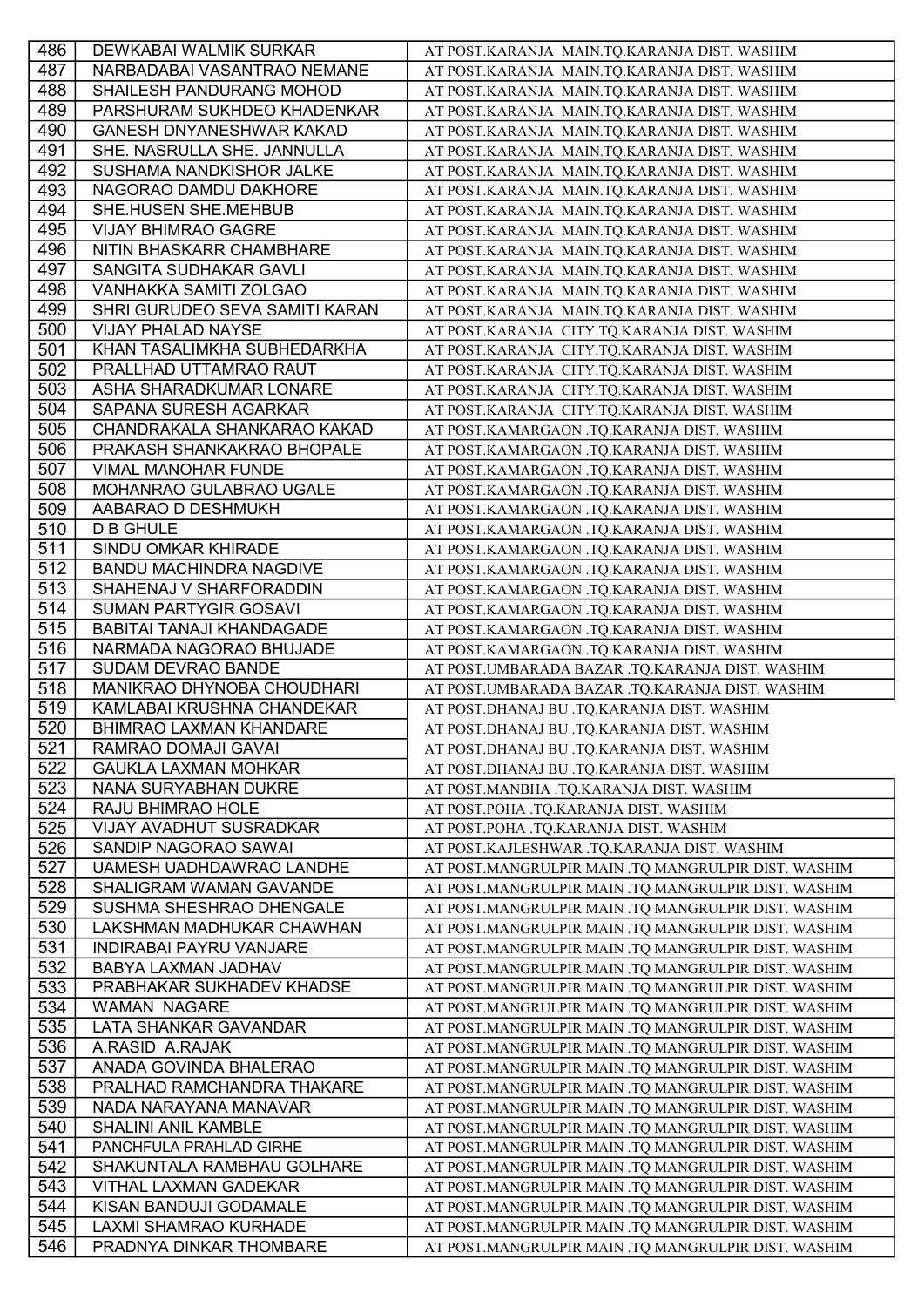| 547 | <b>BIRBAL KASHIRAM BHORKHADE</b>     | AT POST.MANGRULPIR MAIN .TQ MANGRULPIR DIST. WASHIM |
|-----|--------------------------------------|-----------------------------------------------------|
| 548 | <b>CHANDA RAJESH SHEWALE</b>         | AT POST.MANGRULPIR MAIN .TQ MANGRULPIR DIST. WASHIM |
| 549 | <b>MAHADEV SANGIT RAUT</b>           | AT POST.MANGRULPIR MAIN .TQ MANGRULPIR DIST. WASHIM |
| 550 | UMESH NAMDHEV BHONGALE               | AT POST.MANGRULPIR MAIN .TQ MANGRULPIR DIST. WASHIM |
| 551 | JAI MAHALAXMI S.H.GROUP, PIMPRI      | AT POST.MANGRULPIR MAIN .TQ MANGRULPIR DIST. WASHIM |
| 552 | GANGOBAI GRAMVIKAS SHIK.PRA.SA       | AT POST.MANGRULPIR MAIN .TQ MANGRULPIR DIST. WASHIM |
| 553 | <b>GOPAL NARAYAN PIMPALKAR</b>       | AT POST.MANGRULPIR CITY .TQ MANGRULPIR DIST. WASHIM |
| 554 | RAMGOPAL NARAYAN BHUTADA             | AT POST.MANGRULPIR CITY .TQ MANGRULPIR DIST. WASHIM |
| 555 | LATA SHNAKAR GAVADKAR                | AT POST.MANGRULPIR CITY .TQ MANGRULPIR DIST. WASHIM |
| 556 | SHEVETA VASUDEV DHUTE                | AT POST.MANGRULPIR CITY .TQ MANGRULPIR DIST. WASHIM |
| 557 | SOU DIPALI PRAVIN INGLE              | AT POST.MANGRULPIR CITY .TQ MANGRULPIR DIST. WASHIM |
| 558 | TUKARAM KISANRAO LUNGE               | AT POST.MANGRULPIR CITY .TQ MANGRULPIR DIST. WASHIM |
| 559 | RAVINDRA BALKRUSHN GAVNADE           | AT POST.MOHARI .TQ MANGRULPIR DIST. WASHIM          |
| 560 | VISHNU LAXMAN MISAL                  | AT POST.MOHARI .TQ MANGRULPIR DIST. WASHIM          |
| 561 | AJAY VASANTA KADU                    | AT POST.MOHARI .TQ MANGRULPIR DIST. WASHIM          |
| 562 | <b>BHAGYASHRI SHRIKRUUSHNA BORDE</b> | AT POST.MOHARI .TQ MANGRULPIR DIST. WASHIM          |
| 563 | RAHUL VINOD GAVANDE                  | AT POST.MOHARI .TQ MANGRULPIR DIST. WASHIM          |
| 564 | <b>VANITA ANAND GAJARE</b>           | AT POST.MOHARI .TQ MANGRULPIR DIST. WASHIM          |
| 565 | <b>KANCHAN BABAN MISAL</b>           | AT POST.MOHARI .TQ MANGRULPIR DIST. WASHIM          |
| 566 | RAHUL VISHNU SHENDOKAR               | AT POST.MOHARI .TQ MANGRULPIR DIST. WASHIM          |
| 567 | NITESH MAROTI SONONE                 | AT POST.MOHARI .TQ MANGRULPIR DIST. WASHIM          |
| 568 | MINA BHARAT TATAKE                   | AT POST.MOHARI .TQ MANGRULPIR DIST. WASHIM          |
| 569 | SHYAMAL SANJAY ANDHARE               | AT POST.MOHARI .TQ MANGRULPIR DIST. WASHIM          |
| 570 | <b>MANIK KISAN BAESKER</b>           | AT POST.SHELU BAZAR .TQ MANGRULPIR DIST. WASHIM     |
| 571 | <b>NIVAS P GHUGE</b>                 | AT POST.SHELU BAZAR .TQ MANGRULPIR DIST. WASHIM     |
| 572 | <b>BALVANT B GHUNGI</b>              | AT POST.SHELU BAZAR .TQ MANGRULPIR DIST. WASHIM     |
| 573 | SHESHRAO A YEOLE                     | AT POST.SHELU BAZAR .TQ MANGRULPIR DIST. WASHIM     |
| 574 | <b>BANDU G KAMBALE</b>               | AT POST.SHELU BAZAR .TQ MANGRULPIR DIST. WASHIM     |
| 575 | <b>JANARDHAN G RATHOD</b>            | AT POST.SHELU BAZAR .TQ MANGRULPIR DIST. WASHIM     |
| 576 | PROMOD R DEVKATE                     | AT POST.SHELU BAZAR .TQ MANGRULPIR DIST. WASHIM     |
| 577 | PRAMILA S THAKARE                    | AT POST. SHELU BAZAR .TQ MANGRULPIR DIST. WASHIM    |
| 578 | <b>JANA L DEVKAR</b>                 | AT POST.SHELU BAZAR .TQ MANGRULPIR DIST. WASHIM     |
| 579 | <b>NIVRUTI B INGALE</b>              | AT POST.SHELU BAZAR .TQ MANGRULPIR DIST. WASHIM     |
| 580 | DEVANAD M KAMBALE                    | AT POST.SHELU BAZAR .TQ MANGRULPIR DIST. WASHIM     |
| 581 | <b>SOPAN B VANKHADE</b>              | AT POST.SHELU BAZAR .TQ MANGRULPIR DIST. WASHIM     |
| 582 | REHNABAI A.KALAM                     | AT POST.SHELU BAZAR .TQ MANGRULPIR DIST. WASHIM     |
| 583 | SANTOSH RAJARAM INGOLE               | AT POST.SHELU BAZAR .TQ MANGRULPIR DIST. WASHIM     |
| 584 | <b>JAYA SATISH RAUT</b>              | AT POST.WANOJA .TO MANGRULPIR DIST. WASHIM          |
| 585 | RAHUL RAMESH KHADASE                 | AT POST. WANOJA .TQ MANGRULPIR DIST. WASHIM         |
| 586 | PRAVIN KESHAV BHAGAT                 | AT POST. WANOJA .TQ MANGRULPIR DIST. WASHIM         |
| 587 | LAXMAN RAMDAS BELKHADE               | AT POST.WANOJA .TQ MANGRULPIR DIST. WASHIM          |
| 588 | VISHAKHA VIRADAS KAMBALE             | AT POST.WANOJA .TQ MANGRULPIR DIST. WASHIM          |
| 589 | RAHUL YASHWANT INGOLE                | AT POST. WANOJA .TQ MANGRULPIR DIST. WASHIM         |
| 590 | DILIP LOBHASING CHAVHAN              | AT POST. WANOJA .TQ MANGRULPIR DIST. WASHIM         |
| 591 | MAYURI SHAMRAO MANWAR                | AT POST.WANOJA .TQ MANGRULPIR DIST. WASHIM          |
| 592 | PRIYA SUDHAKAR GAWAI                 | AT POST. WANOJA .TQ MANGRULPIR DIST. WASHIM         |
| 593 | CHANDRAKANT SHANKAR BILONE           | AT POST. WANOJA .TQ MANGRULPIR DIST. WASHIM         |
| 594 | SAKHARAM MAHADAJI SOLAV              | AT POST. WANOJA .TQ MANGRULPIR DIST. WASHIM         |
| 595 | <b>TARASING GANA RATHOD</b>          | AT POST. WANOJA .TQ MANGRULPIR DIST. WASHIM         |
| 596 | DYNESHAVAR MAULI GAT MALASHELU       | AT POST. WANOJA .TQ MANGRULPIR DIST. WASHIM         |
| 597 | AHIL.HOL.AD.M.BAH.KRI.PR.SAN.        | AT POST.MANORA .TQ MANORA DIST. WASHIM              |
| 598 | <b>GAJANAN MAHADEV RAUT</b>          | AT POST.MANORA .TQ MANORA DIST. WASHIM              |
| 599 | BHAGYASHRI NANDKAMAR KHANTHE         | AT POST.MANORA .TQ MANORA DIST. WASHIM              |
| 600 | KAMALKISHOR PANJABRAO CHUDHARI       | AT POST.MANORA .TQ MANORA DIST. WASHIM              |
| 601 | <b>VIJAY RAMUSING RATHOD</b>         | AT POST.MANORA .TQ MANORA DIST. WASHIM              |
| 602 | PUNDLIK NAMDEORAO DHIGHDE            | AT POST.MANORA .TQ MANORA DIST. WASHIM              |
| 603 | ANNA BARKAJI WALALE                  | AT POST.MANORA .TQ MANORA DIST. WASHIM              |
| 604 | SHEK MUSTAR SHE. AHAMAD              | AT POST.MANORA .TQ MANORA DIST. WASHIM              |
| 605 | CHANDRABHAGA DINKAR INGOLE           | AT POST.MANORA .TQ MANORA DIST. WASHIM              |
| 606 | MAINABAI MULTANMAL JOSHI             | AT POST.MANORA .TQ MANORA DIST. WASHIM              |
| 607 | PRADIP KESHAV WANKHADE               | AT POST.MANORA .TQ MANORA DIST. WASHIM              |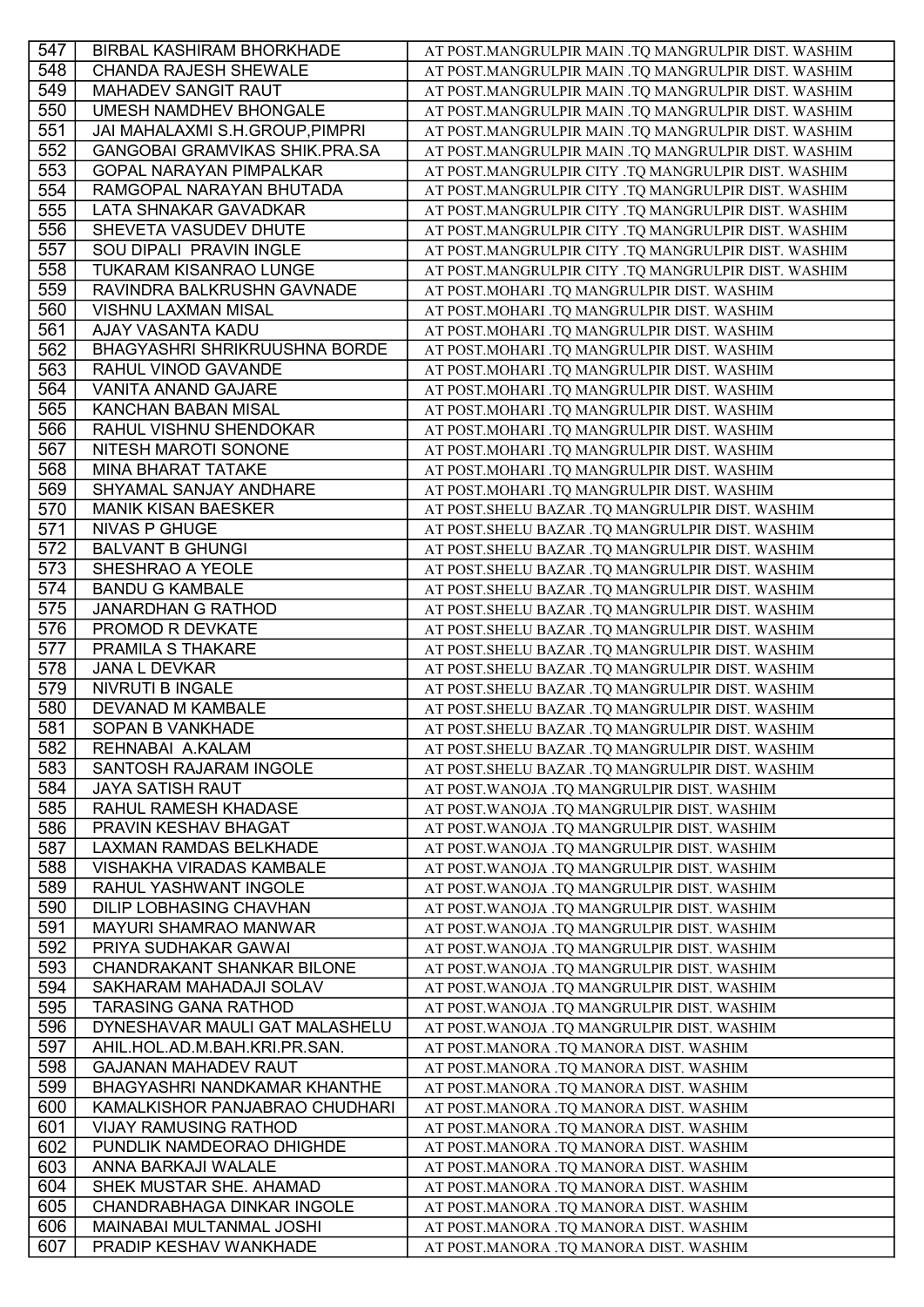| 608 | <b>BHIMRAO VASANT BARDE</b>           | AT POST.MANORA .TQ MANORA DIST. WASHIM       |
|-----|---------------------------------------|----------------------------------------------|
| 609 | PARUBAI SHESHRAO GODMALE              | AT POST.MANORA .TQ MANORA DIST. WASHIM       |
| 610 | PRAFUL SUDHAKARRAO CHAUDHARI          | AT POST.MANORA .TQ MANORA DIST. WASHIM       |
| 611 | <b>GAJANAN RANGRAO WALALE</b>         | AT POST.MANORA .TQ MANORA DIST. WASHIM       |
| 612 | SAVITRIBAI PHULE MAHILA S H G         | AT POST.MANORA .TQ MANORA DIST. WASHIM       |
| 613 | M.O. PHC SHENDURJANA                  | AT POST.MANORA .TQ MANORA DIST. WASHIM       |
| 614 | A B PAWAR                             | AT POST.SHENDURJANA .TQ MANORA DIST. WASHIM  |
| 615 | LAKSHMIBAI TUKRAM KHARBADE            | AT POST.SHENDURJANA .TQ MANORA DIST. WASHIM  |
| 616 | <b>GITESH DNANDEO KUNJAM</b>          | AT POST.SHENDURJANA .TQ MANORA DIST. WASHIM  |
| 617 | <b>BHANABAI KASHIRAM DHOSI</b>        | AT POST.POHARADEVI .TQ MANORA DIST. WASHIM   |
| 618 | <b>CHANSING SITARAM RATHOD</b>        | AT POST.POHARADEVI .TQ MANORA DIST. WASHIM   |
| 619 | NAGORAO MAHADAJI PUSANDE              | AT POST.POHARADEVI .TQ MANORA DIST. WASHIM   |
| 620 | <b>LAXMIBAI N RAJGURE</b>             | AT POST.SAKHARDOH .TQ MANORA DIST. WASHIM    |
| 621 | <b>VACHALABAI S INGALE</b>            | AT POST.SAKHARDOH .TQ MANORA DIST. WASHIM    |
| 622 | PUNDALIK D DONGARE                    | AT POST.SAKHARDOH .TQ MANORA DIST. WASHIM    |
| 623 | <b>BHAJIBAI S RATHOD</b>              | AT POST.SAKHARDOH .TQ MANORA DIST. WASHIM    |
| 624 | <b>MALANBAI S BHAGAT</b>              | AT POST.SAKHARDOH .TQ MANORA DIST. WASHIM    |
| 625 | RAHIBAI R CHAVAN                      | AT POST.SAKHARDOH .TQ MANORA DIST. WASHIM    |
| 626 | <b>KANIRAM G PAWAR</b>                | AT POST.SAKHARDOH .TQ MANORA DIST. WASHIM    |
| 627 | <b>FAKIRA P HAGARE</b>                | AT POST.SAKHARDOH .TQ MANORA DIST. WASHIM    |
| 628 | <b>MANGU N PAWAR</b>                  | AT POST.SAKHARDOH .TQ MANORA DIST. WASHIM    |
| 629 | <b>BAYNABAI N MOHADE</b>              | AT POST.SAKHARDOH .TQ MANORA DIST. WASHIM    |
| 630 | <b>GOPIBAI A CHAVHAN</b>              | AT POST.SAKHARDOH .TQ MANORA DIST. WASHIM    |
| 631 | SASTIBAI S CHAVHAN                    | AT POST.SAKHARDOH .TQ MANORA DIST. WASHIM    |
| 632 | <b>SARUBAI T AMBORE</b>               | AT POST.SAKHARDOH .TQ MANORA DIST. WASHIM    |
| 633 | SHER KHAN C KHAN                      | AT POST.SAKHARDOH .TQ MANORA DIST. WASHIM    |
| 634 | SADASHIV G JATE                       | AT POST.SAKHARDOH .TQ MANORA DIST. WASHIM    |
| 635 | RAMKRUSHNA B WAGHMARE                 | AT POST.SAKHARDOH .TQ MANORA DIST. WASHIM    |
| 636 | AKAJI N WAGHMARE                      | AT POST.SAKHARDOH .TQ MANORA DIST. WASHIM    |
| 637 | <b>SHIVRAM R CHAVAN</b>               | AT POST.SAKHARDOH .TQ MANORA DIST. WASHIM    |
| 638 | <b>SURESH SAJUSING PAWAR</b>          | AT POST.SAKHARDOH .TQ MANORA DIST. WASHIM    |
| 639 | LILIBAI D. DESHMUKH                   | AT POST.SAKHARDOH .TQ MANORA DIST. WASHIM    |
| 640 | JAI HANUMAN MILK PRODUCER SANS        | AT POST.SAKHARDOH .TQ MANORA DIST. WASHIM    |
| 641 | JAGDAMBA MILK PRODUCER SANSTHA        | AT POST.SAKHARDOH .TQ MANORA DIST. WASHIM    |
| 642 | <b>MANGL WAMAN GORE</b>               | AT POST. WASHIM MAIN TQ. WASHIM DIST. WASHIM |
| 643 | <b>KESHAO KISAN DHANGAON</b>          | AT POST. WASHIM MAIN TQ. WASHIM DIST. WASHIM |
| 644 | <b>MUKESH SAWATRAMJI BAHETI</b>       | AT POST. WASHIM MAIN TQ. WASHIM DIST. WASHIM |
| 645 | ALKA GAJANAN KALE                     | AT POST.WASHIM MAIN TQ.WASHIM DIST. WASHIM   |
| 646 | <b>GAJANAN SAKHARAM TADAS</b>         | AT POST. WASHIM MAIN TQ. WASHIM DIST. WASHIM |
| 647 | SUBHAS BABURAO AVGHAN                 | AT POST. WASHIM MAIN TQ. WASHIM DIST. WASHIM |
| 648 | <b>BANDU SADASHIV LABADE GODAVARI</b> | AT POST. WASHIM MAIN TQ. WASHIM DIST. WASHIM |
| 649 | YASHAVANTA CHINAKU SHINDE             | AT POST. WASHIM MAIN TQ. WASHIM DIST. WASHIM |
| 650 | PARBATI BALIRAM BHADURGE              | AT POST. WASHIM MAIN TQ. WASHIM DIST. WASHIM |
| 651 | MALTABAI.GOVINDARAO.SURVE             | AT POST. WASHIM MAIN TQ. WASHIM DIST. WASHIM |
| 652 | GAJANANRAMBHAU KALE KALE              | AT POST.WASHIM MAIN TQ.WASHIM DIST. WASHIM   |
| 653 | . SHOBHA.DHONDABARAO.                 | AT POST. WASHIM MAIN TQ. WASHIM DIST. WASHIM |
| 654 | SHOBHA YADAVRAO SHIKHRE               | AT POST. WASHIM MAIN TQ. WASHIM DIST. WASHIM |
| 655 | SANDIP PANDURANG BODADE               | AT POST. WASHIM MAIN TQ. WASHIM DIST. WASHIM |
| 656 | <b>MANISHA BHAGWAN SURUSHE</b>        | AT POST. WASHIM MAIN TQ. WASHIM DIST. WASHIM |
| 657 | VINOD WASUDEORAO SHRIRAO              | AT POST. WASHIM MAIN TQ. WASHIM DIST. WASHIM |
| 658 | TUKARAM SOPAN PAYGHAN                 | AT POST. WASHIM MAIN TQ. WASHIM DIST. WASHIM |
| 659 | MAROTI AMBAJI PRAGBAI BHALERAO        | AT POST. WASHIM MAIN TQ. WASHIM DIST. WASHIM |
| 660 | VANITA RAHUL CHAVHAN                  | AT POST. WASHIM MAIN TQ. WASHIM DIST. WASHIM |
| 661 | PINTU ROHIDAS PAWAR                   | AT POST. WASHIM MAIN TQ. WASHIM DIST. WASHIM |
| 662 | <b>BALU RAMCHANDRA DHOLE</b>          | AT POST. WASHIM MAIN TQ. WASHIM DIST. WASHIM |
| 663 | SHRIRAM TUKARAM KAVAR                 | AT POST. WASHIM MAIN TQ. WASHIM DIST. WASHIM |
| 664 | DHONDBA RAO BHAURAO INGLE             | AT POST. WASHIM MAIN TQ. WASHIM DIST. WASHIM |
| 665 | SAU. DWARKABAI PARLHAD MAHALE         | AT POST. WASHIM MAIN TQ. WASHIM DIST. WASHIM |
| 666 | <b>KESHAV BHAGWAN KALAPAD</b>         | AT POST.WASHIM MAIN TQ.WASHIM DIST. WASHIM   |
| 667 | <b>SUDAM HATI KAMBLE</b>              | AT POST. WASHIM MAIN TQ. WASHIM DIST. WASHIM |
| 668 | NITESH ASHOK MOPKAR                   | AT POST. WASHIM MAIN TQ. WASHIM DIST. WASHIM |
|     |                                       |                                              |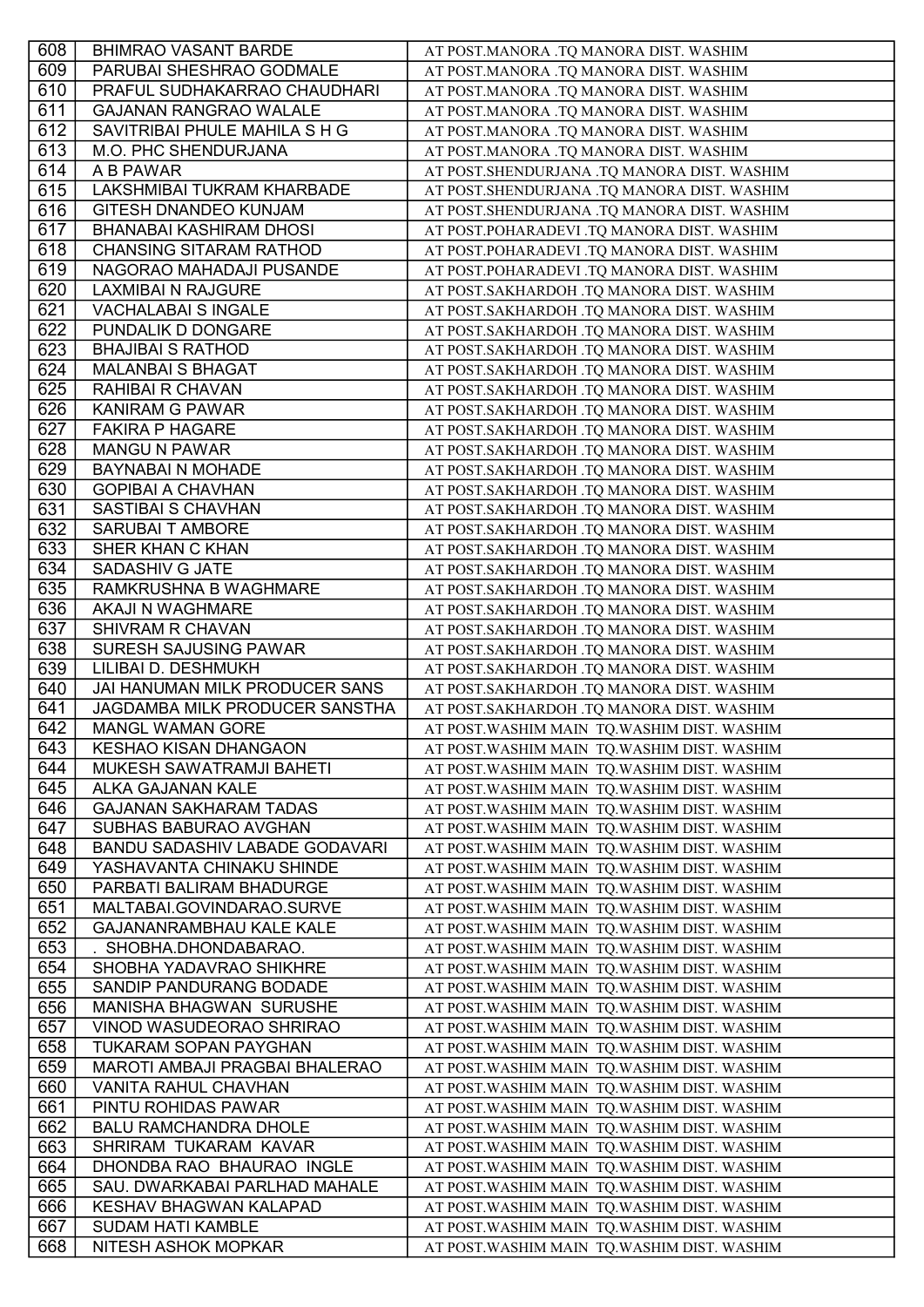| 669 | <b>BABAN ASHRUBA KHARDE</b>           | AT POST. WASHIM MAIN TQ. WASHIM DIST. WASHIM |
|-----|---------------------------------------|----------------------------------------------|
| 670 | <b>MAHADEO WAMAN INGOLE</b>           | AT POST. WASHIM MAIN TQ. WASHIM DIST. WASHIM |
| 671 | NARAYAN KERUJI LABDE                  | AT POST. WASHIM MAIN TQ. WASHIM DIST. WASHIM |
| 672 | KISAN BABULAL PAWAR                   | AT POST. WASHIM MAIN TQ. WASHIM DIST. WASHIM |
| 673 | DEEGAMBAR TULSIRAM VAID               | AT POST.WASHIM MAIN TQ.WASHIM DIST. WASHIM   |
| 674 | NEW GLORI BUETY PORLER TEACHIN        | AT POST. WASHIM MAIN TQ. WASHIM DIST. WASHIM |
| 675 | H.M PRICIPOL JAGESWAE VIDHAYAL        | AT POST. WASHIM MAIN TQ. WASHIM DIST. WASHIM |
| 676 | <b>GRAMIN PANI PURAVATH YOJANA BO</b> | AT POST. WASHIM MAIN TQ. WASHIM DIST. WASHIM |
| 677 | ADHYAKSHA & SAH. SHIKSHAK Z.P.        | AT POST.WASHIM MAIN TQ.WASHIM DIST. WASHIM   |
| 678 | <b>KESHAV S SAVAKE</b>                | AT POST. WASHIM CITY TQ. WASHIM DIST. WASHIM |
| 679 | <b>TUSHAR V THOBLE</b>                | AT POST.WASHIM CITY TQ.WASHIM DIST. WASHIM   |
| 680 | ARUN L GADHVE                         | AT POST. WASHIM CITY TQ. WASHIM DIST. WASHIM |
| 681 | MADHUKAR P INGOLE                     | AT POST.WASHIM CITY TQ.WASHIM DIST. WASHIM   |
| 682 | <b>SANJAY M INGALE</b>                | AT POST. WASHIM CITY TQ. WASHIM DIST. WASHIM |
| 683 | <b>UTTAM R KHADSE</b>                 | AT POST. WASHIM CITY TQ. WASHIM DIST. WASHIM |
| 684 | NITESH OMKAR INGLE                    | AT POST. WASHIM CITY TQ. WASHIM DIST. WASHIM |
| 685 | RAMBHAU G BHALERAO                    | AT POST. WASHIM CITY TQ. WASHIM DIST. WASHIM |
| 686 | <b>SITABAI N PATIL</b>                | AT POST.WASHIM CITY TQ.WASHIM DIST. WASHIM   |
| 687 | <b>VILAS B VYAHARE</b>                | AT POST. WASHIM CITY TQ. WASHIM DIST. WASHIM |
| 688 | HASHINA H CHAUDHARI                   | AT POST.WASHIM CITY TQ.WASHIM DIST. WASHIM   |
| 689 | <b>KASHIRAM B INGOLE</b>              | AT POST. WASHIM CITY TQ. WASHIM DIST. WASHIM |
| 690 | <b>CHANDRSHEKHAR P KATOLE</b>         | AT POST. WASHIM CITY TQ. WASHIM DIST. WASHIM |
| 691 | <b>GANGABAI VISHNU DHOKE</b>          | AT POST. WASHIM CITY TQ. WASHIM DIST. WASHIM |
| 692 | DEVIDAS UTTAM RATHOD                  | AT POST. WASHIM CITY TQ. WASHIM DIST. WASHIM |
| 693 | NANDA AVDUTH MAPARI                   | AT POST.WASHIM CITY TQ.WASHIM DIST. WASHIM   |
| 694 | RUKSANA BURRHANA DARGIWALE            | AT POST.WASHIM CITY TQ.WASHIM DIST. WASHIM   |
| 695 | JAY JAVAN JAY KISAN SAMUH GAT         | AT POST. WASHIM CITY TQ. WASHIM DIST. WASHIM |
| 696 | BALIRAJA SAMUH BACHAT GAT             | AT POST. WASHIM CITY TQ. WASHIM DIST. WASHIM |
| 697 | GAJANAN MAHARAN SET BACHAT GAT        | AT POST. WASHIM CITY TQ. WASHIM DIST. WASHIM |
| 698 | SHAHU MAHARAJ M BACHAT GAT            | AT POST. WASHIM CITY TQ. WASHIM DIST. WASHIM |
| 699 | DEUBAI SITARAM GAWALI                 | AT POST.ANSING TQ.WASHIM DIST. WASHIM        |
| 700 | NILKANTRAO KISHAN WANKHADE            | AT POST.ANSING TQ.WASHIM DIST. WASHIM        |
| 701 | SHARDABAI NIVRUTI KOTKAR              | AT POST.ANSING TQ.WASHIM DIST. WASHIM        |
| 702 | <b>GANGARAM BHAGWAN MASKE</b>         | AT POST.ANSING TQ.WASHIM DIST. WASHIM        |
| 703 | <b>MAINABAI SUBHASH GAVANDE</b>       | AT POST.ANSING TQ.WASHIM DIST. WASHIM        |
| 704 | BABARAO VITTHALRAO GAVANDE            | AT POST.ANSING TQ.WASHIM DIST. WASHIM        |
| 705 | VISHNU SUDAM DHAVASE                  | AT POST.ANSING TQ.WASHIM DIST. WASHIM        |
| 706 | SANTOSH BHIKA RATHOD                  | AT POST.ANSING TQ.WASHIM DIST. WASHIM        |
| 707 | SANTOSH BHIKA RATHOD                  | AT POST.ANSING TQ.WASHIM DIST. WASHIM        |
| 708 | <b>CHIMABAI L MASKE</b>               | AT POST.ANSING TQ.WASHIM DIST. WASHIM        |
| 709 | NAMDEV M SURAVE                       | AT POST.ANSING TQ.WASHIM DIST. WASHIM        |
| 710 | SUNIL HARIBHAU GAWANDE                | AT POST.ANSING TQ.WASHIM DIST. WASHIM        |
| 711 | PADMABAI SHANKLAR BHALERAO            | AT POST.ANSING TQ.WASHIM DIST. WASHIM        |
| 712 | SHEKH.ABDUL S.KASAM                   | AT POST.ANSING TQ.WASHIM DIST. WASHIM        |
| 713 | SHAKONA MOTIRAM RATHOD                | AT POST.ANSING TQ.WASHIM DIST. WASHIM        |
| 714 | JAY KISAN B G VARA JAHA               | AT POST.ANSING TQ.WASHIM DIST. WASHIM        |
| 715 | GOPAL.DU.UTP.SAH.SO., SONDA           | AT POST.ANSING TQ.WASHIM DIST. WASHIM        |
| 716 | <b>MOTIRAM SITARAM SHINDE</b>         | AT POST.TONDGAON TQ.WASHIM DIST. WASHIM      |
| 717 | TULSABAI N KADHANE                    | AT POST.TONDGAON TQ.WASHIM DIST. WASHIM      |
| 718 | <b>RENU FANITURE MARTH</b>            | AT POST.TONDGAON TQ.WASHIM DIST. WASHIM      |
| 719 | AATMARAM J KATE                       | AT POST.TONDGAON TQ.WASHIM DIST. WASHIM      |
| 720 | SOPAN T GOTE                          | AT POST.TONDGAON TQ.WASHIM DIST. WASHIM      |
| 721 | AMOL RAMDAS KAKDE                     | AT POST.TONDGAON TQ.WASHIM DIST. WASHIM      |
| 722 | RAJU ASHOK INGLE                      | AT POST.PARDITAKMOR TQ.WASHIM DIST. WASHIM   |
| 723 | SHINKAR NAMDEV LANDKAR                | AT POST.MALEGAO TQ.MALEGAO DIST. WASHIM      |
| 724 | MOTIRAM ASHRU RATHOAD                 | AT POST.MALEGAO TQ.MALEGAO DIST. WASHIM      |
| 725 | <b>JAKIR HASAN SHAHA</b>              | AT POST.MALEGAO TQ.MALEGAO DIST. WASHIM      |
| 726 | SUREKHA GANESHRAO JADHV               | AT POST.MALEGAO TQ.MALEGAO DIST. WASHIM      |
| 727 | RUKHAMABAI SITARAM GID                | AT POST.MALEGAO TQ.MALEGAO DIST. WASHIM      |
| 728 | R.L.JOSHI                             | AT POST.MALEGAO TQ.MALEGAO DIST. WASHIM      |
| 729 | DAGDU KODBARAO GAVLI                  | AT POST.MALEGAO TQ.MALEGAO DIST. WASHIM      |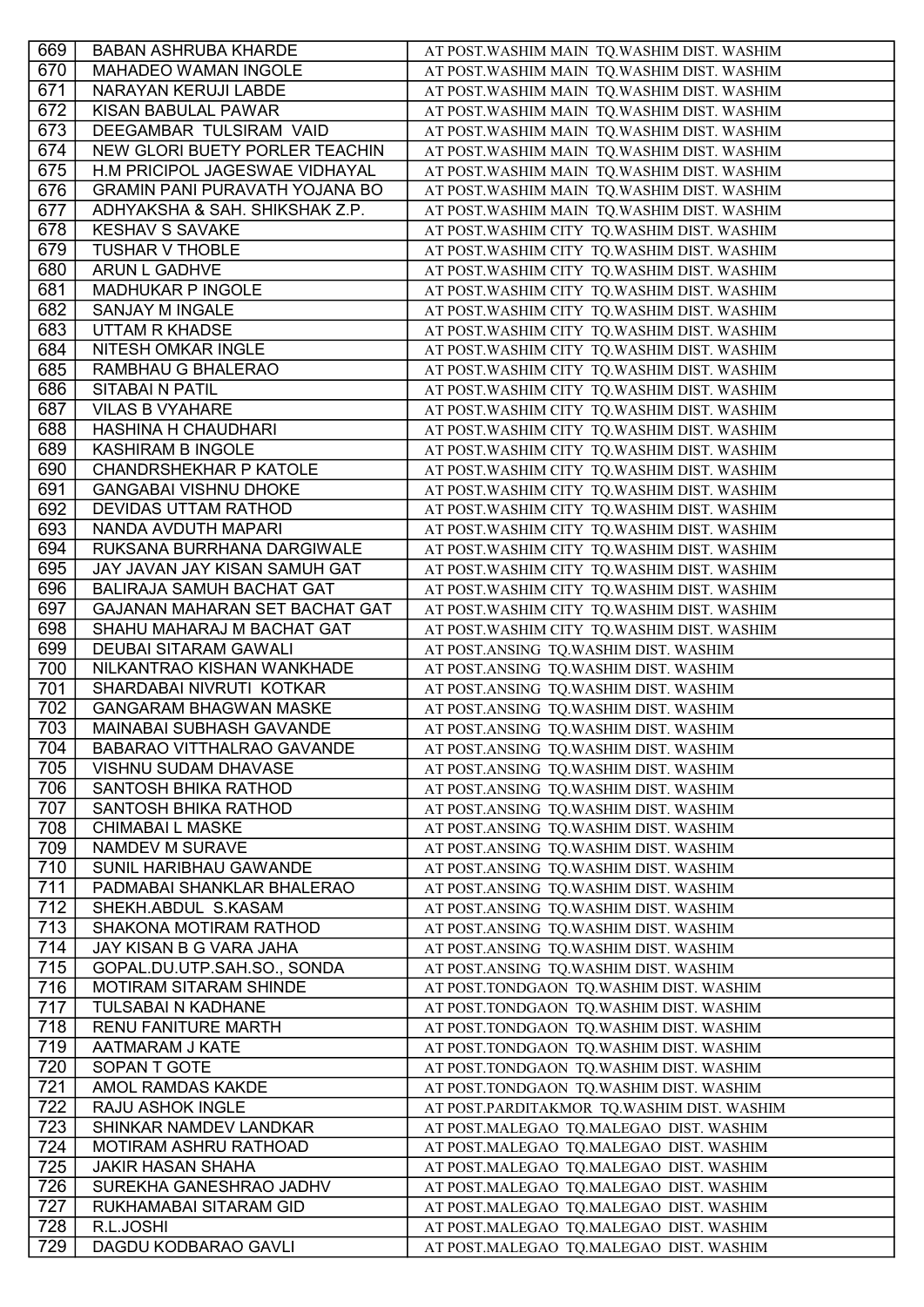| 730 | VACHHALA BHIVSAN THAKARE          | AT POST.MALEGAO TQ.MALEGAO DIST. WASHIM       |
|-----|-----------------------------------|-----------------------------------------------|
| 731 | NITIN SHANKAR DHOBALE             | AT POST.MALEGAO TQ.MALEGAO DIST. WASHIM       |
| 732 | DHANANJAY GANESHRAO JADHEO        | AT POST.MALEGAO TQ.MALEGAO DIST. WASHIM       |
| 733 | LAKHAN GOVERDHAN YADAV            | AT POST.MALEGAO TQ.MALEGAO DIST. WASHIM       |
| 734 | PRALAHAD ARJUNA GAYAKWAD.         | AT POST.MALEGAO TQ.MALEGAO DIST. WASHIM       |
| 735 | MUK.PR.DNY.MAJUR KAMG.S.S.        | AT POST.MALEGAO TQ.MALEGAO DIST. WASHIM       |
| 736 | DHATRAO DEVRAO GHUGE              | AT POST.KINHIRAJA TQ.MALEGAO DIST. WASHIM     |
| 737 | ANTKALA TUKARAM KALUSE            | AT POST.KINHIRAJA TQ.MALEGAO DIST. WASHIM     |
| 738 | <b>GITABAI PHAKIRA KALE</b>       | AT POST.KINHIRAJA TQ.MALEGAO DIST. WASHIM     |
| 739 | SHASHIKALA VISHVANATH KARKARE     | AT POST.KINHIRAJA TQ.MALEGAO DIST. WASHIM     |
| 740 | NANDKISHOR L JADHAV               | AT POST.SHIRPUR JAIN TQ.MALEGAO DIST. WASHIM  |
| 741 | SUBHASH MUKINDRAO LAHANE          | AT POST.SHIRPUR JAIN TQ.MALEGAO DIST. WASHIM  |
| 742 | KAILAS LAKSHMAN KALE              | AT POST.SHIRPUR JAIN TQ.MALEGAO DIST. WASHIM  |
| 743 | EKANATH RAMAJI VAIDYA             | AT POST.SHIRPUR JAIN TQ.MALEGAO DIST. WASHIM  |
| 744 | NANDEV PANDURAGAN CHODRI          | AT POST.MEDASHI TQ.MALEGAO DIST. WASHIM       |
| 745 | RAMKRUSHANA SITARAM GHUGE         | AT POST.MEDASHI TQ.MALEGAO DIST. WASHIM       |
| 746 | ANUJA SANJAYRAO GHUGE             | AT POST.MEDASHI TQ.MALEGAO DIST. WASHIM       |
| 747 | SAKHUBAI MADHUKAR CHONDKAR        | AT POST.MEDASHI TQ.MALEGAO DIST. WASHIM       |
| 748 | <b>DEVIDAS G RATHOD</b>           | AT POST.MEDASHI TQ.MALEGAO DIST. WASHIM       |
| 749 | LAKSMIBAI TAPAJJI WANKHADE        | AT POST.MEDASHI TQ.MALEGAO DIST. WASHIM       |
| 750 | <b>GAON SAMITI SHG GANGALVADI</b> | AT POST.MEDASHI TQ.MALEGAO DIST. WASHIM       |
| 751 | NITIN BHAURAO GHUGE               | AT POST.PANGRIKUTE TQ.MALEGAO DIST. WASHIM    |
| 752 | LUXMAN MAHADEV GAIKWAD            | AT POST.PANGRIKUTE TQ.MALEGAO DIST. WASHIM    |
| 753 | SAMAD SHA TUKDUSHA                | AT POST.JAULKA RAILWY TQ.MALEGAO DIST. WASHIM |
| 754 | <b>MAHADEO NAMDEO POKLE</b>       | AT POST.JAULKA RAILWY TQ.MALEGAO DIST. WASHIM |
| 755 | NARAYAN NIRVATI TAMBE             | AT POST.JAULKA RAILWY TQ.MALEGAO DIST. WASHIM |
| 756 | H.M APPASWAMI PRIM MARATHI SHA    | AT POST.RISOD MAIN TQ.RISOD DIST. WASHIM      |
| 757 | SHASHIKANT RAMCHANDRA MAPARI      | AT POST.RISOD MAIN TQ.RISOD DIST. WASHIM      |
| 758 | TANHAJI KADUJI DAUND              | AT POST.RISOD MAIN TQ.RISOD DIST. WASHIM      |
| 759 | SANJAY NAMDEV BAJAD               | AT POST.RISOD MAIN TQ.RISOD DIST. WASHIM      |
| 760 | <b>BHAGAWAN AMRUTA GHUGE</b>      | AT POST.RISOD MAIN TQ.RISOD DIST. WASHIM      |
| 761 | <b>VITHAL DNYABA GAWLI</b>        | AT POST.RISOD MAIN TQ.RISOD DIST. WASHIM      |
| 762 | PUSHPABAI RAMKRUSHN JOSHI         | AT POST.RISOD MAIN TQ.RISOD DIST. WASHIM      |
| 763 | SAWTI YESHPAL CHANDE              | AT POST.RISOD MAIN TQ.RISOD DIST. WASHIM      |
| 764 | <b>GITABAI VISHWANATH BERDE</b>   | AT POST.RISOD MAIN TQ.RISOD DIST. WASHIM      |
| 765 | SAU.PARVATIBAI BHAGAWAN GHUGE     | AT POST.RISOD MAIN TQ.RISOD DIST. WASHIM      |
| 766 | <b>GAJANAN LAHANU SALWE</b>       | AT POST.RISOD MAIN TQ.RISOD DIST. WASHIM      |
| 767 | NARAYAN SESHRAO GAWALI            | AT POST.RISOD MAIN TQ.RISOD DIST. WASHIM      |
| 768 | AJAY MADHUKARRAO LOKHANDE         | AT POST.RISOD MAIN TQ.RISOD DIST. WASHIM      |
| 769 | SHUBHANGI SUNIL ZANAK             | AT POST.RISOD MAIN TQ.RISOD DIST. WASHIM      |
| 770 | DHANRAJ SUKHLAL BIJORE            | AT POST.RISOD MAIN TQ.RISOD DIST. WASHIM      |
| 771 | SUNIL MAROTI KAMBALE & ARUN MA    | AT POST.RISOD MAIN TQ.RISOD DIST. WASHIM      |
| 772 | SWAPNIL SANJAYRAO SARNAIK         | AT POST.RISOD MAIN TQ.RISOD DIST. WASHIM      |
| 773 | SHIVSHANKAR BACHAT GATH           | AT POST.RISOD MAIN TQ.RISOD DIST. WASHIM      |
| 774 | SHARYU KRU. SHE M. BACHAT GAT     | AT POST.RISOD MAIN TQ.RISOD DIST. WASHIM      |
| 775 | SANTOSHI MATA SWSAT BACHAT        | AT POST.RISOD MAIN TQ.RISOD DIST. WASHIM      |
| 776 | RANI LAKSHIMIBAI MAHILA BACHAT    | AT POST.RISOD MAIN TQ.RISOD DIST. WASHIM      |
| 777 | SHIDHIVNAYK BHAHUDESHIY PARSAR    | AT POST.RISOD MAIN TQ.RISOD DIST. WASHIM      |
| 778 | <b>DILIP P DEASAMUAKH</b>         | AT POST.RISOD CITY TQ.RISOD DIST. WASHIM      |
| 779 | <b>RAVI RAMSING THAKUR</b>        | AT POST.RISOD CITY TQ.RISOD DIST. WASHIM      |
| 780 | S T ARGHADE                       | AT POST.RISOD CITY TQ.RISOD DIST. WASHIM      |
| 781 | <b>DIGAMBAR A GETE</b>            | AT POST.RISOD CITY TQ.RISOD DIST. WASHIM      |
| 782 | RAMABHU N RAJURKAR                | AT POST.RISOD CITY TQ.RISOD DIST. WASHIM      |
| 783 | RAHULSHING J THAKUR               | AT POST.RISOD CITY TQ.RISOD DIST. WASHIM      |
| 784 | MANGALA VIJAYKUMAR INGOLE         | AT POST.RISOD CITY TQ.RISOD DIST. WASHIM      |
| 785 | ASHOKRAO SHRIRAMJI TAYADE         | AT POST.RISOD CITY TQ.RISOD DIST. WASHIM      |
| 786 | KRUSNARAO B DESHAMUKAH            | AT POST.RITHAD TQ.RISOD DIST. WASHIM          |
| 787 | <b>MANIK S BORKAR</b>             | AT POST.RITHAD TQ.RISOD DIST. WASHIM          |
| 788 | <b>DIPAK SHRIRAM KHADASE</b>      | AT POST.RITHAD TQ.RISOD DIST. WASHIM          |
| 789 | <b>GAJANAN DHYNBA SHINDE</b>      | AT POST.RITHAD TQ.RISOD DIST. WASHIM          |
| 790 | <b>GAJANAN B BORKAR</b>           | AT POST.RITHAD TQ.RISOD DIST. WASHIM          |